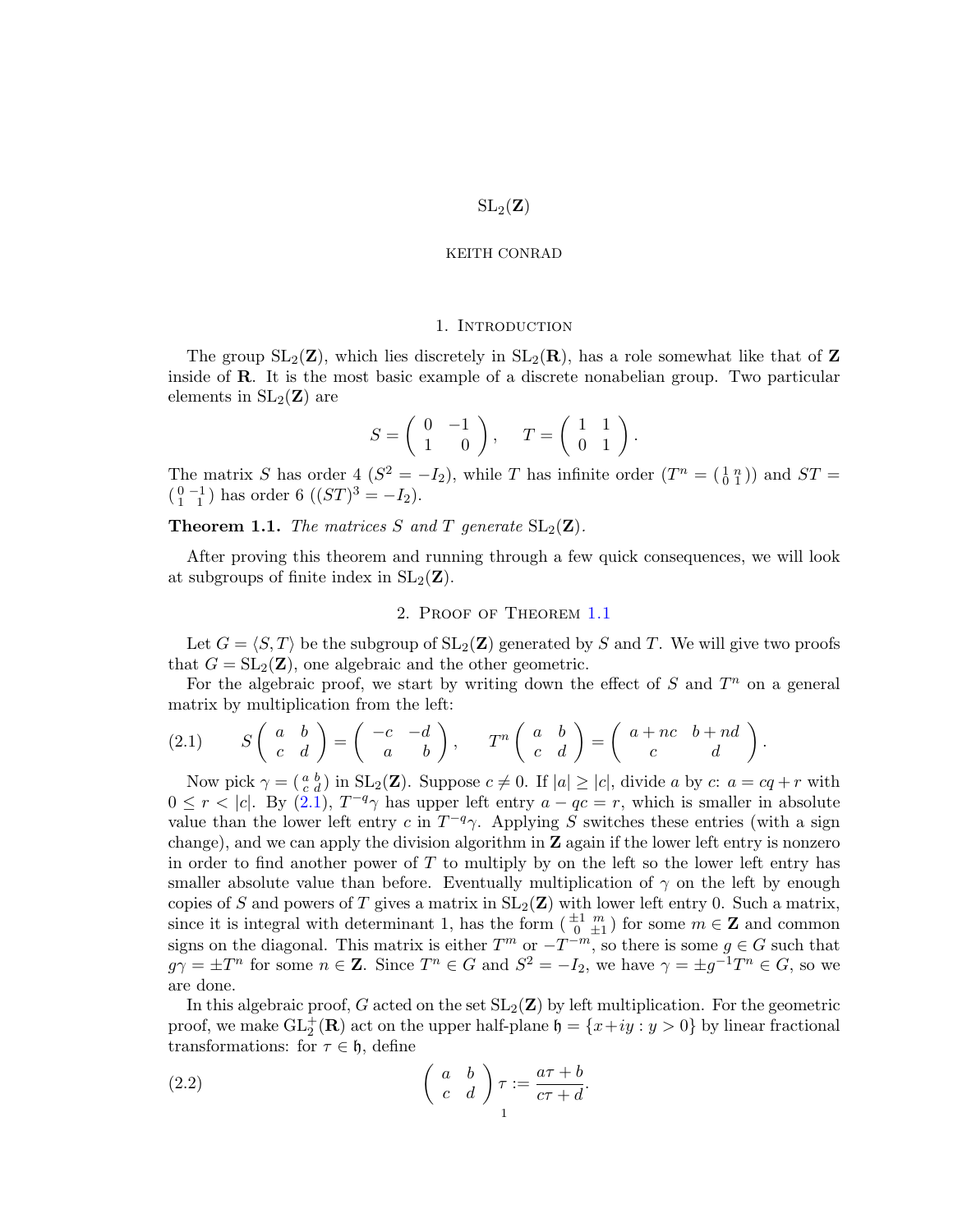# $\,$  2  $\,$  KEITH CONRAD  $\,$

,

The reason  $(2.2)$  lies in h follows from the imaginary part formula

<span id="page-1-0"></span>(2.3) 
$$
\operatorname{Im}\left(\frac{a\tau+b}{c\tau+d}\right) = \frac{(ad-bc)\operatorname{Im}\tau}{|c\tau+d|^2}
$$

for  $\tau \in \mathbb{C} - \{-d/c\}$  and real a, b, c, d. By this formula, which the reader can check as an exercise, if  $\tau \in \mathfrak{h}$  and  $ad - bc > 0$  then  $(a\tau + b)/(c\tau + d) \in \mathfrak{h}$ . To show  $(2.2)$  defines a (left) group action of  $GL_2^+(\mathbf{R})$  on h, check that  $I_2\tau = \tau$  and  $A(B\tau) = (AB)\tau$  for all A and B in  $GL_2^+(\mathbf{R})$ . This action does not distinguish between matrices that differ by a sign ( $\gamma$  and  $-\gamma$  act on h in the same way), but this will not be a problem for the purpose of using this action to prove  $G = SL_2(\mathbf{Z})$  since  $-I_2 = S^2 \in G$ .

The key geometric idea is that when  $SL_2(\mathbf{Z})$  acts on a point in h, the orbit appears to accumulate towards the  $x$ -axis. This is illustrated by the picture below, which shows points in the  $SL_2(\mathbf{Z})$ -orbit of 2i (including  $S(2i) = -1/(2i) = i/2$ ). It appears that the imaginary parts of points in the orbit never exceed 2.



With the picture in mind, pick  $\gamma \in SL_2(\mathbf{Z})$  and set  $\tau := \gamma(2i)$ . For  $g = \begin{pmatrix} a & b \\ c & d \end{pmatrix}$  in G, so  $ad - bc = 1$ , [\(2.3\)](#page-1-0) tells us

$$
\operatorname{Im}(g\tau) = \frac{\operatorname{Im}\tau}{|c\tau + d|^2}.
$$

Write  $\tau$  as  $x + yi$ . Then in the denominator

$$
|c\tau + d|^2 = (cx + d)^2 + (cy)^2,
$$

since  $y \neq 0$  there are only finitely many integers c and d with  $|c\tau + d|$  less than a given bound. Here  $\tau$  is not changing but c and d are. Therefore  $\text{Im}(g\tau)$  has a maximum possible value as g runs over G (with  $\tau$  fixed), so there is some  $g_0 \in G$  such that

$$
\mathrm{Im}(g\tau) \le \mathrm{Im}(g_0\tau)
$$

for all  $g \in G$ .

Since  $Sg_0 \in G$ , the maximality property defining  $g_0$  implies  $\text{Im}((Sg_0)\tau) \leq \text{Im}(g_0\tau)$ , so  $(2.3)$  with  $\left(\begin{smallmatrix} a & b \\ c & d \end{smallmatrix}\right) = S$  gives us

<span id="page-1-1"></span>
$$
\operatorname{Im}(S(g_0\tau)) = \frac{\operatorname{Im}(g_0\tau)}{|g_0\tau|^2} \le \operatorname{Im}(g_0\tau).
$$

Therefore  $|g_0\tau|^2 \geq 1$ , so  $|g_0\tau| \geq 1$ . Since  $\text{Im}(T^n g_0\tau) = \text{Im}(g_0\tau)$  and  $T^n g_0 \in G$ , replacing  $g_0\tau$  with  $T^ng_0\tau$  and running through the argument again shows  $|T^ng_0\tau|\geq 1$  for all  $n\in\mathbb{Z}$ .

Applying T (or  $T^{-1}$ ) to  $g_0\tau$  adjusts its real part by 1 (or -1) without affecting the imaginary part. For some  $n$ ,  $T^n g_0 \tau$  has real part between  $-1/2$  and  $1/2$ . Using this power of T, we've shown that  $\tau = \gamma(2i)$  has an element of its G-orbit in the set

(2.4) 
$$
\mathcal{F} = \{ \tau \in \mathfrak{h} : |\operatorname{Re}(\tau)| \leq 1/2, |\tau| \geq 1 \}.
$$

See the picture below. Note  $\text{Im}\,\tau \geq 0$  $3/2 > 1/2$  for all  $\tau \in \mathcal{F}$ .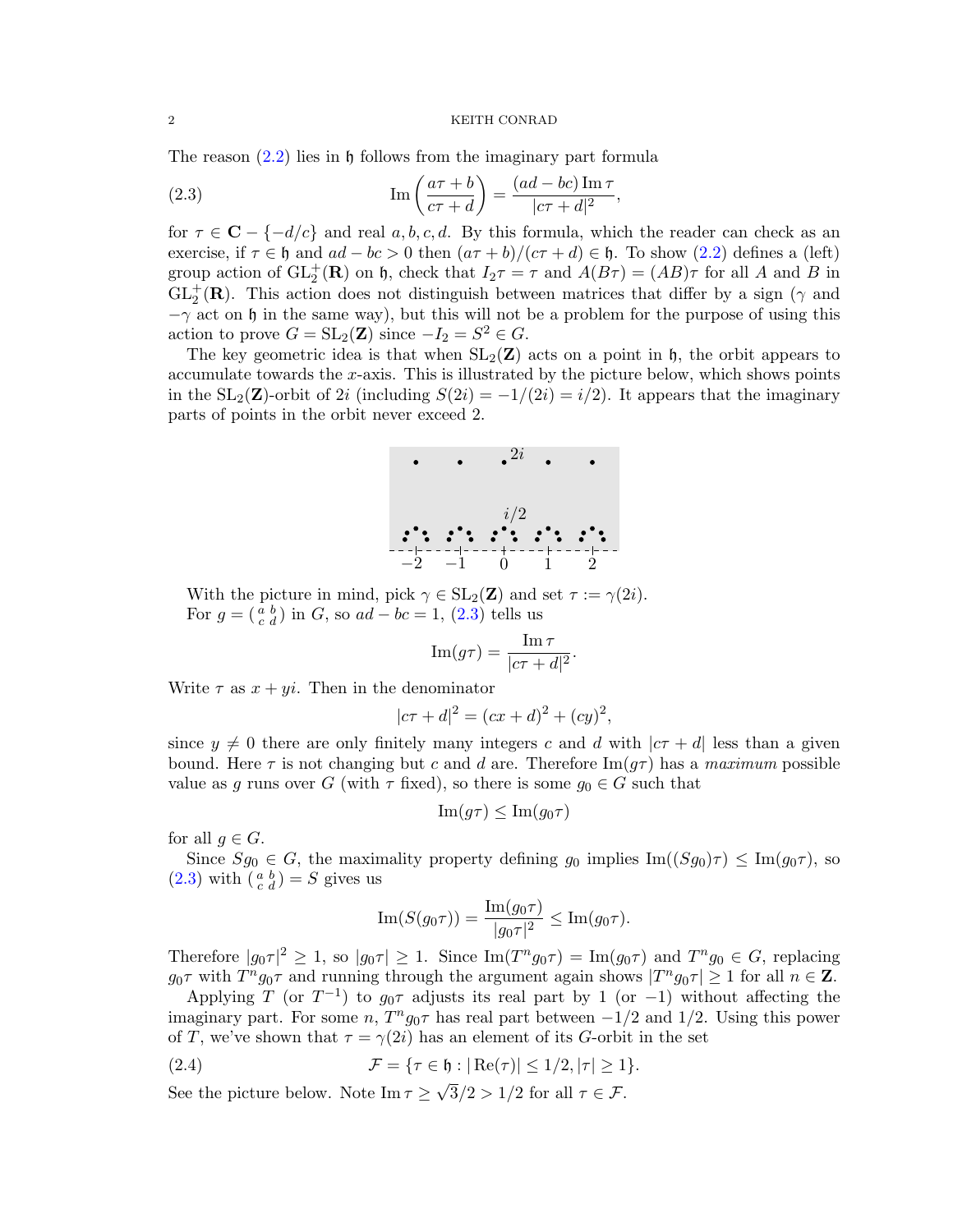

For  $\gamma$  in  $SL_2(\mathbb{Z})$  we showed there is  $g \in G$  such that  $g(\gamma(2i)) = (g\gamma)(2i)$  is in F. By  $(2.3)$ ,

$$
g\gamma = \begin{pmatrix} a & b \\ c & d \end{pmatrix} \in SL_2(\mathbf{Z}) \Longrightarrow \text{Im}((g\gamma)(2i)) = \frac{2}{4c^2 + d^2} \ge \frac{\sqrt{3}}{2},
$$

so  $c = 0$  (since  $2/4 = 1/2 <$  $3/2$ ). Then  $ad = 1$ , so  $a = d = \pm 1$  and  $(g\gamma)(2i) =$  $(a(2i)+b)/d = 2i \pm b$ . For  $\text{Re}((g\gamma)(2i))$  to be in  $[-1/2, 1/2]$  forces  $b = 0$ , so  $g\gamma = \pm I_2$ . Thus  $\gamma = \pm g^{-1}$ . Since  $-I_2 = S^2 \in G$ , we get  $\gamma \in G$ . This finishes the proof of Theorem [1.1.](#page-0-0)

The region F above is called a *fundamental domain* for the action of  $SL_2(\mathbb{Z})$  on h. It is analogous to [0, 1] as a fundamental domain for the translation action of **Z** on **R**: each point in the space (h or R) has a point of its orbit (by  $SL_2(\mathbb{Z})$  or Z) in the fundamental domain ( $\mathcal F$  or  $[0,1]$ ) and all points in the fundamental domain lying in the same orbit are on the boundary. In [A](#page-12-0)ppendix A we use  $\mathcal F$  to compute the stabilizer of each point in h.

Below is a decomposition of h into translates  $\gamma(\mathcal{F})$  as  $\gamma$  runs over  $SL_2(\mathbf{Z})$ , with  $\gamma = I_2$  corresponding to  $\mathcal F$ . The page <https://roywilliams.github.io/play/js/sl2z/> animates  $SL_2(\mathbf{Z})$ -orbits on this figure.

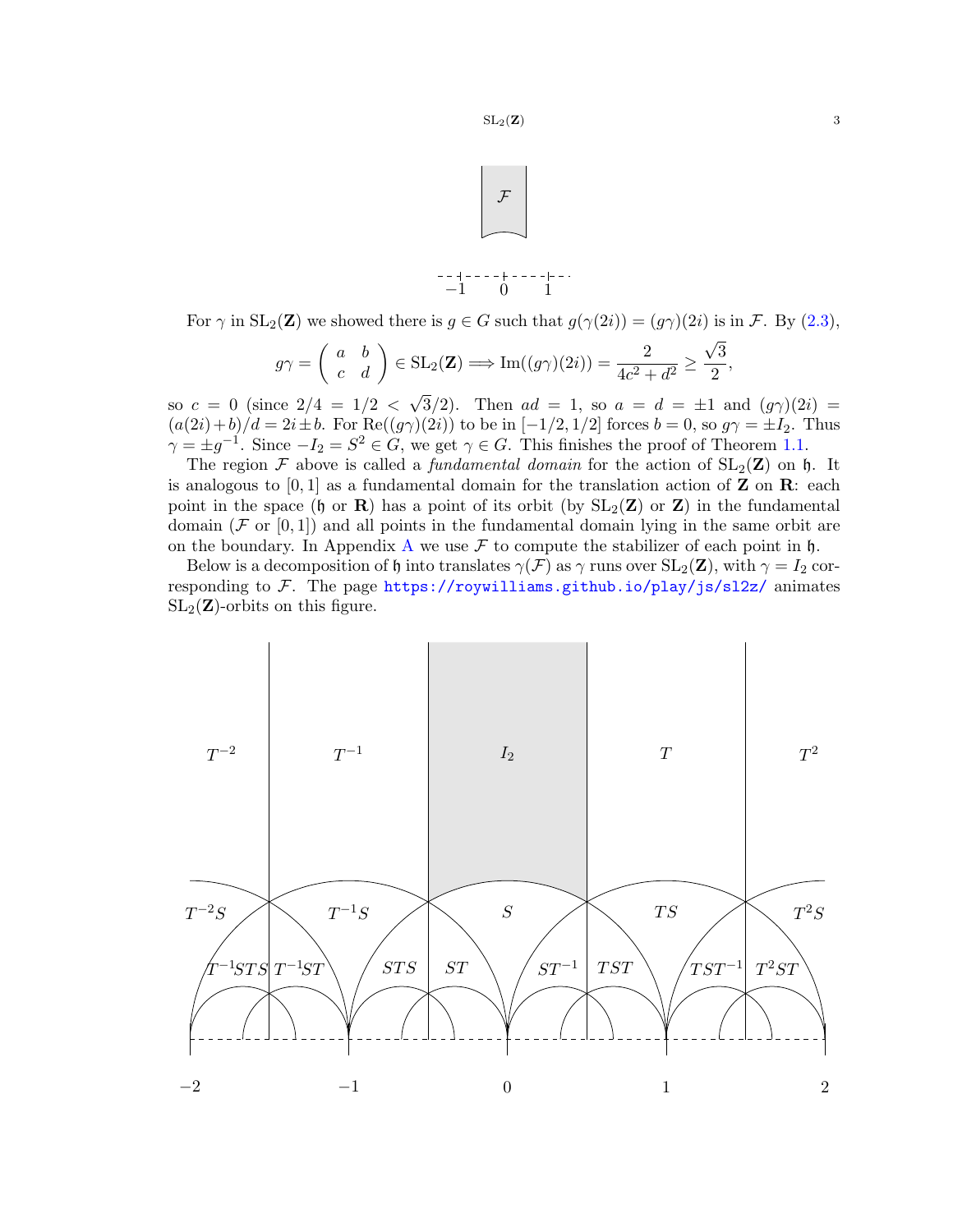Different translates overlap only along boundary curves, and as we get closer to the xaxis  $\mathfrak h$  is filled by infinitely many more of these translates. The fundamental domain and its translates are called ideal triangles since they are each bounded by three sides and have two endpoints in h but one "endpoint" not in h: the third endpoint is either a rational number on the x-axis or (for the regions  $T^n(\mathcal{F})$  with  $n \in \mathbb{Z}$ ) is  $i\infty$ .

The description of  $\mathcal F$  in [\(2.4\)](#page-1-1) uses Euclidean geometry (the absolute value measures Euclidean distances in h). Using the hyperbolic metric  $d_H$  on h (see Appendix [B\)](#page-14-0), the action of  $SL_2(\mathbf{Z})$  and more generally  $SL_2(\mathbf{R})$  by linear fractional transformations defines isometries for the hyperbolic metric and we can give another description of  $\mathcal F$  using  $d_H$ :

$$
\mathcal{F} = \{ \tau \in \mathfrak{h} : d_H(\tau, 2i) \le d_H(\tau, \gamma(2i)) \text{ for all } \gamma \in SL_2(\mathbf{Z}) \}.
$$

That is, F is the points of h whose distance (as measured by the hyperbolic metric) to  $2i$ is minimal compared to the distance to all points in the  $SL_2(\mathbb{Z})$ -orbit of 2i. The boundary of  $\mathcal F$  is the points equidistant (for the hyperbolic metric) between 2i and one of its nearest  $SL_2(\mathbf{Z})$  translates  $T(2i) = 2i + 1, T^{-1}(2i) = 2i - 1$  $T(2i) = 2i + 1, T^{-1}(2i) = 2i - 1$  $T(2i) = 2i + 1, T^{-1}(2i) = 2i - 1$ , or  $S(2i) = i/2$ .<sup>1</sup> Part of what makes this geometric description of  $\mathcal{F}$ , called a *Dirichlet polygon*, attractive is that it also works for discrete groups actings by isometries on Euclidean spaces. For example, when  $Z$  acts on  $R$ by integer translations, for each  $a \in \mathbf{R}$  the numbers whose distance to  $a + \mathbf{Z} = \{a + n : n \in \mathbf{Z}\}\$ is minimized at a are the interval  $[a - 1/2, a + 1/2]$ , and this is a fundamental domain for Z acting on R.

**Example 2.1.** We will carry out the algebraic proof of Theorem [1.1](#page-0-0) to express  $A = \begin{pmatrix} 17 & 29 \\ 7 & 12 \end{pmatrix}$ in terms of S and T.

Since  $17 = 7 \cdot 2 + 3$ , we want to subtract  $7 \cdot 2$  from 17:

$$
T^{-2}A = \left(\begin{array}{cc} 3 & 5 \\ 7 & 12 \end{array}\right).
$$

Now we want to switch the roles of 3 and 7. Multiply by S:

$$
ST^{-2}A = \left(\begin{array}{cc} -7 & -12\\ 3 & 5 \end{array}\right).
$$

Dividing  $-7$  by 3, we have  $-7 = 3 \cdot (-3) + 2$ , so we want to add  $3 \cdot 3$  to  $-7$ . Multiply by  $T^3$ :

$$
T^3ST^{-2}A = \left(\begin{array}{cc} 2 & 3 \\ 3 & 5 \end{array}\right).
$$

Once again, multiply by S to switch the entries of the first column (up to sign):

$$
ST^3ST^{-2}A = \left(\begin{array}{cc} -3 & -5\\ 2 & 3 \end{array}\right).
$$

Since  $-3 = 2(-2) + 1$ , we compute

$$
T^2ST^3ST^{-2}A = \left(\begin{array}{cc} 1 & 1\\ 2 & 3 \end{array}\right).
$$

Mutliply by  $S$ :

$$
ST^2ST^3ST^{-2}A = \begin{pmatrix} -2 & -3 \\ 1 & 1 \end{pmatrix}.
$$

<span id="page-3-0"></span><sup>&</sup>lt;sup>1</sup>We can replace 2*i* by *yi* for  $y > 1$  and the same description of  $\mathcal F$  works.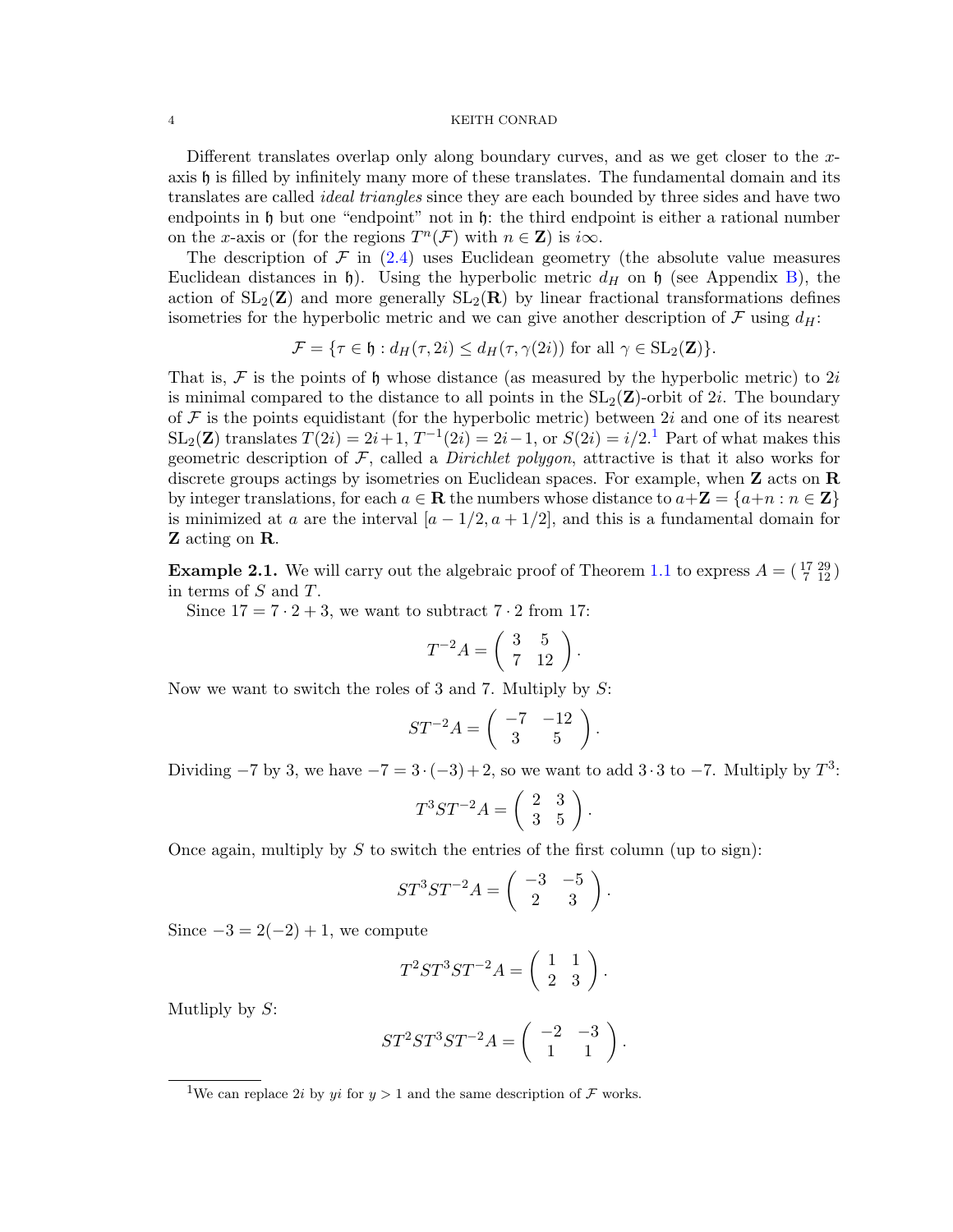Since  $-2 = 1(-2) + 0$ , multiply by  $T^2$ :

$$
T^2ST^2ST^3ST^{-2}A = \left(\begin{array}{cc} 0 & -1 \\ 1 & 1 \end{array}\right).
$$

Multiply by  $S$ :

$$
ST^2ST^2ST^3ST^{-2}A = \begin{pmatrix} -1 & -1 \\ 0 & -1 \end{pmatrix} = -T = S^2T.
$$

Solving for A,

<span id="page-4-0"></span>(2.5) 
$$
\begin{pmatrix} 17 & 29 \\ 7 & 12 \end{pmatrix} = A = T^2 S^{-1} T^{-3} S^{-1} T^{-2} S^{-1} T^{-2} S^{-1} (S^2 T) = T^2 S T^{-3} S T^{-2} S T^{-2} S T
$$
  
since  $S^{-1} = -S$ .

Remark 2.2. Readers familiar with continued fractions will like to know that multiplication by the matrices  $S$  and  $T$  is closely related to continued fractions for rational numbers, with the caveat that the continued fraction algorithm should use nearest integers from above rather than from below. To illustrate, the matrix  $(\frac{17}{7} \frac{29}{12})$  is in  $SL_2(\mathbb{Z})$ , and to obtain an expression for it in terms of  $S$  and  $T$ , we look at the ratio in the first column,  $17/7$ :

$$
\frac{17}{7} = 3 - \frac{4}{7} = 3 - \frac{1}{7/4} = 3 - \frac{1}{2 - 1/4}.
$$

Using the entries 3, 2, and 4 as exponents for  $T$ ,

$$
T^3ST^2ST^4S = \left(\begin{array}{cc} 17 & -5 \\ 7 & -2 \end{array}\right),
$$

whose first column is what we are after. To get the right second column, we solve  $\left(\begin{smallmatrix} 17 & 29 \\ 7 & 12 \end{smallmatrix}\right)$  =  $\left(\begin{smallmatrix} 17 & -5 \\ 7 & -2 \end{smallmatrix}\right)$ *M* for *M*, which is  $\left(\begin{smallmatrix} 1 & 2 \\ 0 & 1 \end{smallmatrix}\right) = T^2$ , so

$$
\left(\begin{array}{cc} 17 & 29 \\ 7 & 12 \end{array}\right) = \left(\begin{array}{cc} 17 & -5 \\ 7 & -2 \end{array}\right) T^2 = T^3 ST^2 ST^4 ST^2.
$$

This is a different expression for  $(\frac{17}{7} \frac{29}{12})$  than the one we found in  $(2.5)$ .

<span id="page-4-3"></span>**Corollary 2.3.** The group  $SL_2(\mathbb{Z})$  is generated by two matrices of finite order.

*Proof.* We have  $SL_2(\mathbf{Z}) = \langle S, T \rangle = \langle S, ST \rangle$ , where  $S = \begin{pmatrix} 0 & -1 \\ 1 & 0 \end{pmatrix}$  has order 4 and  $ST = \begin{pmatrix} 0 & -1 \\ 1 & 1 \end{pmatrix}$ has order 6. (As a transformation on b, ST has order 3 since  $(ST)^3 = -I_2$ , which acts trivially on  $\mathfrak{h}$ .)

<span id="page-4-1"></span>**Corollary 2.4.** Every homomorphism  $SL_2(\mathbf{Z}) \to \mathbf{C}^\times$  has image in the 12th roots of unity.

*Proof.* By the previous corollary,  $SL_2(\mathbf{Z})$  is generated by an element S of order 4 and an element ST of order 6. Therefore a homomorphism  $SL_2(\mathbf{Z}) \to \mathbf{C}^\times$  has image in the subgroup generated by  $\mu_4$  and  $\mu_6$ , which is  $\mu_{12}$ .

<span id="page-4-2"></span>Example 2.5. To show Corollary [2.4](#page-4-1) is not an empty result, here is an example of a homomorphism  $\chi: SL_2(\mathbf{Z}) \to \mathbf{C}^\times$  whose image is all the 12th roots of unity:

$$
\chi\left(\begin{array}{cc} a & b \\ c & d \end{array}\right) = e^{\frac{2\pi i}{12}((1-c^2)(bd+3(c-1)d+c+3)+c(a+d-3))}.
$$

For instance,  $\chi(S) = -i$  and  $\chi(T) = e^{2\pi i/12} = -i(\frac{-1+\sqrt{3}i}{2})$  $\frac{1+\sqrt{3}i}{2}$ ). We are pulling  $\chi$  out of nowhere; it is not obvious it is a homomorphism! It occurs naturally in the theory of modular forms: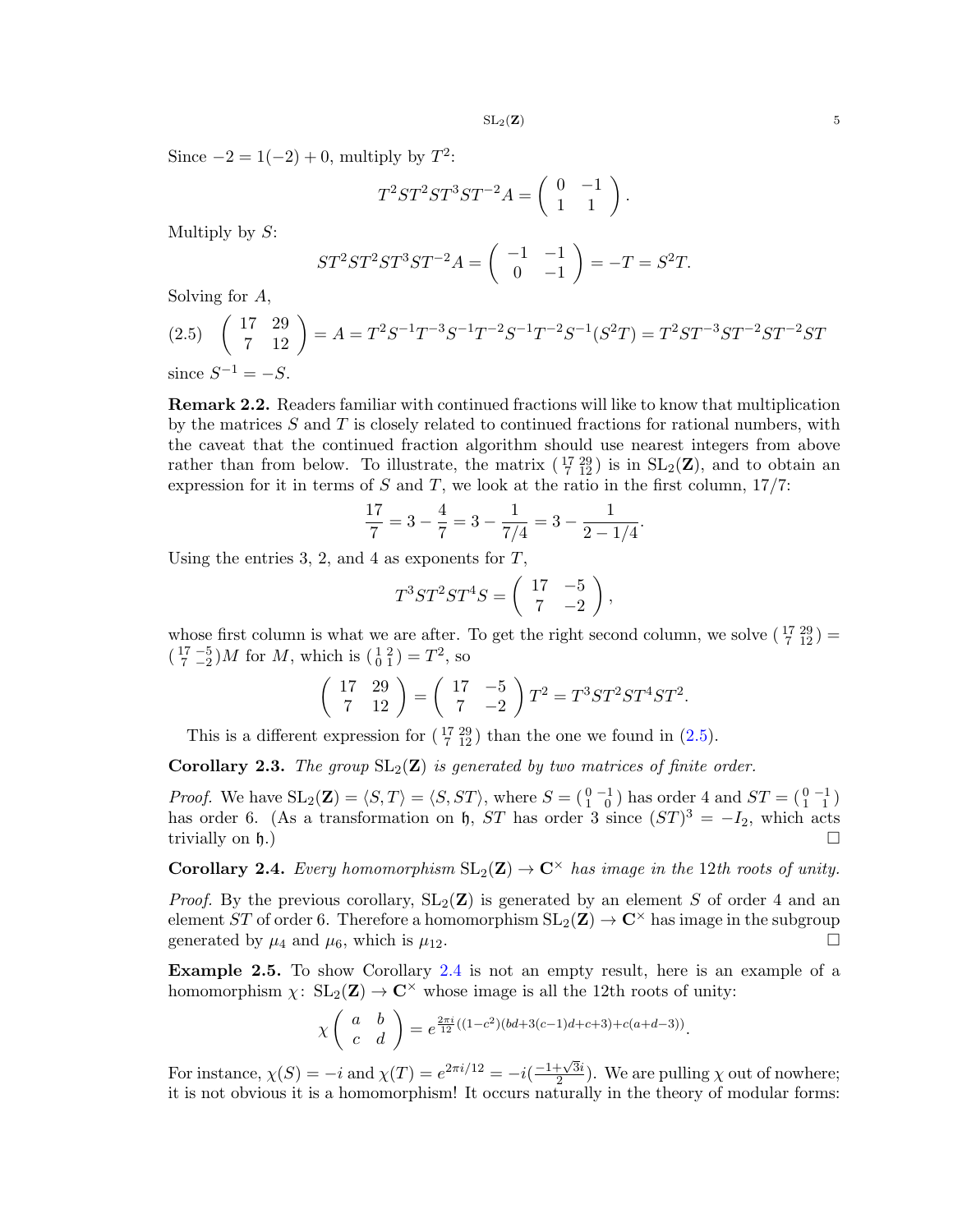for  $\tau \in \mathfrak{h}$ , the function  $\Delta(\tau) = e^{2\pi i \tau} \prod_{n \geq 1} (1 - e^{2\pi i n \tau})^{24}$  satisfies  $\Delta(\gamma \tau) = (c\tau + d)^{12} \Delta(\tau)$ for all  $\gamma = \begin{pmatrix} a & b \\ c & d \end{pmatrix}$  in  $SL_2(\mathbf{Z})$  and its 12th root  $f(\tau) = e^{2\pi i \tau/12} \prod_{n \geq 1} (1 - e^{2\pi i n \tau})^2$  satisfies  $f(\gamma \tau) = \chi(\gamma)(c\tau + d)f(\tau)$  for all  $\gamma \in SL_2(\mathbf{Z})$ :  $\chi$  is a multiplying factor here.

<span id="page-5-0"></span>**Corollary 2.6.** The group  $SL_2(\mathbf{Z})$  is generated by  $T = \begin{pmatrix} 1 & 1 \\ 0 & 1 \end{pmatrix}$  and  $U = \begin{pmatrix} 1 & 0 \\ 1 & 1 \end{pmatrix}$ .

*Proof.* Both T and U are in  $SL_2(\mathbf{Z})$ , so  $\langle T, U \rangle \subset SL_2(\mathbf{Z})$ . Conversely, since  $S = T^{-1}UT^{-1}$ ,  $\langle T, U \rangle \supset \langle S, T \rangle = SL_2(\mathbf{Z}).$ 

**Theorem 2.7.** Elements of finite order in  $SL_2(\mathbf{Z})$  have order 1, 2, 3, 4, or 6.

*Proof.* The following examples show each of the indicated orders occur:  $I_2$  has order 1,  $-I_2$ has order 2.  $S = \begin{pmatrix} 0 & -1 \\ 1 & 0 \end{pmatrix}$  has order 4,  $ST = \begin{pmatrix} 0 & -1 \\ 1 & 1 \end{pmatrix}$  has order 6, and  $(ST)^2 = \begin{pmatrix} -1 & -1 \\ 1 & 0 \end{pmatrix}$  has order 3.

Suppose  $A \in SL_2(\mathbb{Z})$  has finite order n, so  $A^n - I_2 = O$ . We want to show n is 1, 2, 3, 4, or 6. Since A is a  $2 \times 2$  matrix with determinant 1, its characteristic polynomial is  $X^2 - tX + 1$ , where t is the trace of A. Therefore the Cayley–Hamilton theorem tells us  $A^2 - tA + I_2 = O$ . Since A is annihilated by both  $X^n - 1$  and  $X^2 - tX + 1$ , it is annihilated by  $gcd(X^n - 1, X^2 - tX + 1)$ . This gcd has a limited number of choices since the integer t is limited:  $t$  is the sum of the eigenvalues of  $A$ , which have to be roots of unity since  $A$  has finite order, so  $|t| \leq 2$ .

<u>Case 1</u>:  $t = 2$ . Since  $X^n - 1$  has distinct roots and  $X^2 - 2X + 1 = (X - 1)^2$ , we have  $gcd(X^{n} - 1, X^{2} - 2X + 1)$  is  $X - 1$ . Thus  $A - I_{2} = O$ , so  $A = I_{2}$ , which has order 1.

<u>Case 2</u>:  $t = -2$ . Since  $X^n - 1$  has distinct roots and  $X^2 + 2X + 1 = (X + 1)^2$ , we have  $\gcd(X^{n}-1, X^{2}-2X+1)=X+1$  if n is even and the gcd is 1 if n is odd. Since A is annihilated by the gcd, the gcd must be  $X + 1$ , so  $A + I_2 = O$  and thus  $A = -I_2$ , so A has order 2.

Case 3:  $t = 1$ . Since  $X^2 - X + 1$  is a factor of  $X^3 + 1 = (X + 1)(X^2 - X + 1)$ , we have  $A^{3} = -I_{2}$ , so  $A^{6} = I_{2}$ . Since  $A^{2} - A + I_{2} = O$  we can't have  $A^{2} = I_{2}$ , so A has order 6.

<u>Case 4</u>:  $t = -1$ . Since  $X^2 + X + 1$  is a factor of  $X^3 - 1 = (X - 1)(X^2 + X + 1)$ , we have  $A<sup>3</sup> = I<sub>2</sub>$ . Since  $A<sup>2</sup> + A + I<sub>2</sub> = O$  we can't have  $A = I<sub>2</sub>$ , so A has order 3.

<u>Case 5</u>:  $t = 0$ . In this case,  $A^2 = -I_2$ , so  $A^4 = I_2$  and A has order 4.

**Remark 2.8.** Obviously  $I_2$  is the only matrix in  $SL_2(\mathbb{Z})$  of order 1. The proof above shows  $-I_2$  is the only matrix in  $SL_2(\mathbf{Z})$  of order 2. In fact,  $-I_2$  is the only matrix in  $SL_2(\mathbf{R})$  of order 2. (Many matrices in  $GL_2(\mathbf{Z})$  have order 2, such as  $\begin{pmatrix} -1 & n \\ 0 & 1 \end{pmatrix}$ .) Up to conjugation in  $SL_2(\mathbf{Z})$ , a matrix of order 3 is conjugate to  $\begin{pmatrix} 0 & -1 \\ 1 & -1 \end{pmatrix}$  or  $\begin{pmatrix} -1 & 1 \\ -1 & 0 \end{pmatrix}$ , a matrix of order 4 is conjugate to  $\begin{pmatrix} 0 & 1 \\ -1 & 0 \end{pmatrix}$  or  $\begin{pmatrix} 0 & -1 \\ 1 & 0 \end{pmatrix}$ , and a matrix of order 6 is conjugate to  $\begin{pmatrix} 1 & -1 \\ 1 & 0 \end{pmatrix}$ or  $\begin{pmatrix} 0 & 1 \\ -1 & 1 \end{pmatrix}$ . A description of representatives for all the conjugacy classes in  $SL_2(\mathbf{Z})$  is at [https://mathoverflow.net/questions/236151/](https://mathoverflow.net/questions/236151).

There are many analogies between **Z** and  $\mathbf{F}_p[x]$ , where  $\mathbf{F}_p = \mathbf{Z}/p\mathbf{Z}$  for prime p: both are Euclidean domains with finite unit groups, formulas for  $|(\mathbf{Z}/(m))^{\times}|$  and  $|(\mathbf{F}_p[x]/(f(x)))^{\times}|$ are similar, and so on. The analogy fails for  $SL_2(\mathbf{Z})$  and  $SL_2(\mathbf{F}_p[x])$ : Nagao [\[4\]](#page-17-0) showed in 1959 that  $SL_2(\mathbf{F}_p[x])$  is not finitely generated. This is a special case of a finite generatedness criterion of Behr [\[2\]](#page-17-1). The groups  $SL_n(\mathbf{Z})$  and  $SL_n(\mathbf{F}_p[x])$  are finitely generated for  $n \geq 3$ .

# 3. CONGRUENCE SUBGROUPS OF  $SL_2(\mathbf{Z})$

For an "arithmetically" defined group such as  $SL_2(\mathbb{Z})$  (a discrete group of integral matrices), its most important subgroups are those of finite index. The most basic way to find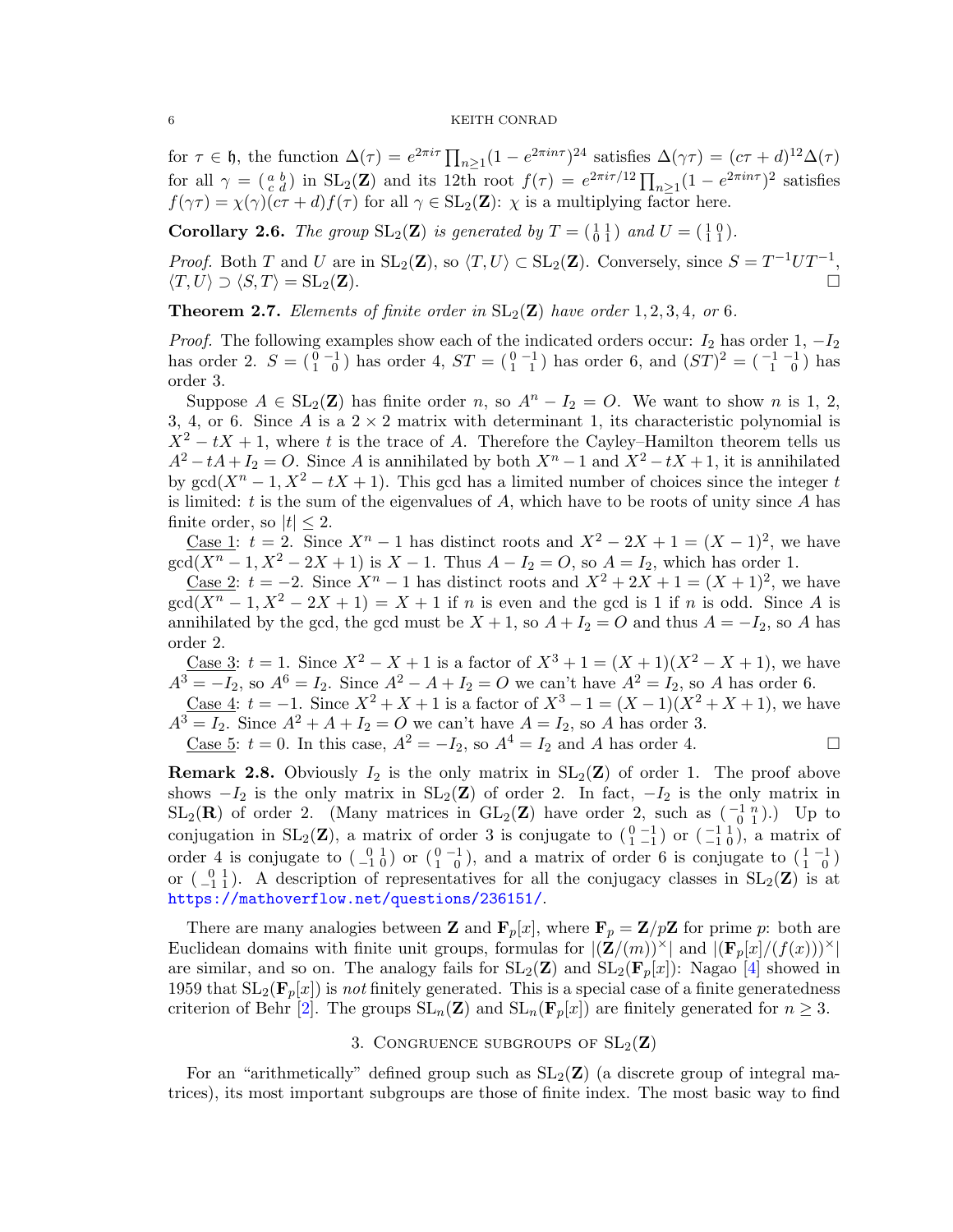finite-index subgroups of  $SL_2(\mathbf{Z})$  is through the finite groups  $SL_2(\mathbf{Z}/(N))$ . For each integer  $N > 1$ , the natural reduction map  $SL_2(\mathbf{Z}) \to SL_2(\mathbf{Z}/(N))$  is a homomorphism with kernel

$$
\Gamma(N) = \ker(\operatorname{SL}_2(\mathbf{Z}) \to \operatorname{SL}_2(\mathbf{Z}/(N))) = \left\{ \begin{pmatrix} a & b \\ c & d \end{pmatrix} \equiv \begin{pmatrix} 1 & 0 \\ 0 & 1 \end{pmatrix} \bmod N \right\}.
$$

Of course this subgroup is defined for  $N = 1$  too, and  $\Gamma(1) = SL_2(\mathbf{Z})$ . Each  $\Gamma(N)$  has finite index in  $SL_2(\mathbf{Z})$ , since  $SL_2(\mathbf{Z})/\Gamma(N)$  embeds into the finite group  $SL_2(\mathbf{Z}/(N))$ , so each subgroup of  $SL_2(\mathbf{Z})$  containing some  $\Gamma(N)$  has finite index.

<span id="page-6-0"></span>**Theorem 3.1.** The group  $\Gamma(2) = \{A \in SL_2(\mathbb{Z}) : A \equiv \begin{pmatrix} 1 & 0 \\ 0 & 1 \end{pmatrix} \bmod 2\}$  is generated by the matrices  $-I_2$ ,  $T^2$ , and  $U^2$ , where

$$
T^2 = \left(\begin{array}{cc} 1 & 2 \\ 0 & 1 \end{array}\right), \quad U^2 = \left(\begin{array}{cc} 1 & 0 \\ 2 & 1 \end{array}\right).
$$

*Proof.* All the matrices  $-I_2$ ,  $T^2$ , and  $U^2$  are in  $\Gamma(2)$ , so  $\langle -I_2, T^2, U^2 \rangle \subset \Gamma(2)$ .

To get the reverse inclusion, we adapt the algebraic proof that  $SL_2(\mathbf{Z}) = \langle S, T \rangle$ , except instead of the usual division theorem in **Z** we will use the modified division theorem in **Z**: if  $a, b \in \mathbb{Z}$  with  $b \neq 0$  then  $a = bq + r$  where  $|r| \leq (1/2)|b|$  (perhaps  $r < 0$ ).

Pick  $A = \begin{pmatrix} a & b \\ c & d \end{pmatrix} \in \Gamma(2)$ , so a and d are odd while b and c are even. If A has lower left entry 0 then  $\tilde{A} = \pm (\begin{smallmatrix} 1 & m \\ 0 & 1 \end{smallmatrix})$  for some  $m \in \mathbb{Z}$ . Since A is in  $\Gamma(2)$ , m must be even. Writing  $m = 2k, A = \pm(\begin{smallmatrix} 1 & 2k \\ 0 & 1 \end{smallmatrix}) = \pm T^{2k} \in \langle -I_2, T^2 \rangle.$ 

If the lower left entry of A is not 0 then we will multiply A by a suitable power of  $T^2$ or  $U^2$  on the left to reduce the value of max(|a|, |c|). Since a and c have opposite parity,  $a \neq \pm c$ , so  $|a| \neq |c|$  and therefore  $\max(|a|, |c|)$  is either  $|a|$  or  $|c|$  but not both.

If  $|a| > |c|$  and  $c \neq 0$ , write  $a = (2c)q + r$  where  $|r| \leq (1/2)|2c| = |c|$ . Then  $T^{-2q}A =$  $\binom{1-2q}{0\quad 1}$  $\binom{a}{c\ d}$  =  $\binom{r}{c\ d}$ , with  $\max(|r|, |c|) = |c| < |a| = \max(|a|, |c|)$ .

If  $|a| < |c|$ , then (since  $a \neq 0$ , as a is odd) write  $c = (2a)q + r$  where  $|r| \leq (1/2)|2a| = |a|$ . Now  $U^{-2q}A = \begin{pmatrix} 1 & 0 \\ -2q & 1 \end{pmatrix} \begin{pmatrix} a & b \\ c & d \end{pmatrix} = \begin{pmatrix} a & b \\ r & d-2qb \end{pmatrix}$ , with  $\max(|a|, |r|) = |a| < |c| = \max(|a|, |c|)$ .

Applying these two alternating steps, for some  $g \in \langle T^2, U^2 \rangle$  the lower left entry of gA is 0, so by the argument above  $gA \in \langle -I_2, T^2 \rangle$ . Thus  $A = g^{-1} \cdot gA \in \langle -I_2, T^2, U^2 \rangle$ .

<span id="page-6-1"></span>**Theorem 3.2.** The natural map  $SL_2(\mathbf{Z}) \to SL_2(\mathbf{Z}/(N))$  is onto.

*Proof.* Pick  $\binom{a}{c}\binom{b}{d}$  in  $SL_2(\mathbf{Z}/(N))$ . There is  $b' \equiv b \mod N$  such that a and b' are relatively prime. The proof that  $b'$  exists can be given using the Chinese remainder theorem, and is omitted. (In practice it doesn't take long to find b' by checking  $b, b + N, b + 2N, \ldots$ .) Since  $(a, b') = 1$ , there are x and y in **Z** such that  $ax - b'y = 1$ . Using this x and y, set

$$
c' = c + y(1 - (ad - b'c)), \quad d' = d + x(1 - (ad - b'c)).
$$

The matrix  $\begin{pmatrix} a & b' \\ c' & d' \end{pmatrix}$  is in  $SL_2(\mathbf{Z})$  by a direct check and is congruent to  $\begin{pmatrix} a & b \\ c & d \end{pmatrix}$  mod N. **Example 3.3.** Let  $A = \begin{pmatrix} 18 & 14 \\ 4 & 2 \end{pmatrix}$ , so det  $A = -20 \equiv 1 \mod 21$ . We will find a matrix in

 $SL_2(\mathbf{Z})$  that reduces to A in  $SL_2(\mathbf{Z}/(21))$ . The top two entries, 18 and 14, are not relatively prime, but if we change 14 to  $14+21=35$ then they are relatively prime. A solution to  $18x - 35y = 1$  is  $x = 2$  and  $y = 1$ , giving

$$
\left(\begin{array}{cc} 18 & 14\\ 4 & 2 \end{array}\right) \equiv \left(\begin{array}{cc} 18 & 35\\ 109 & 212 \end{array}\right) \bmod 21
$$

and the second matrix is in  $SL_2(\mathbf{Z})$ .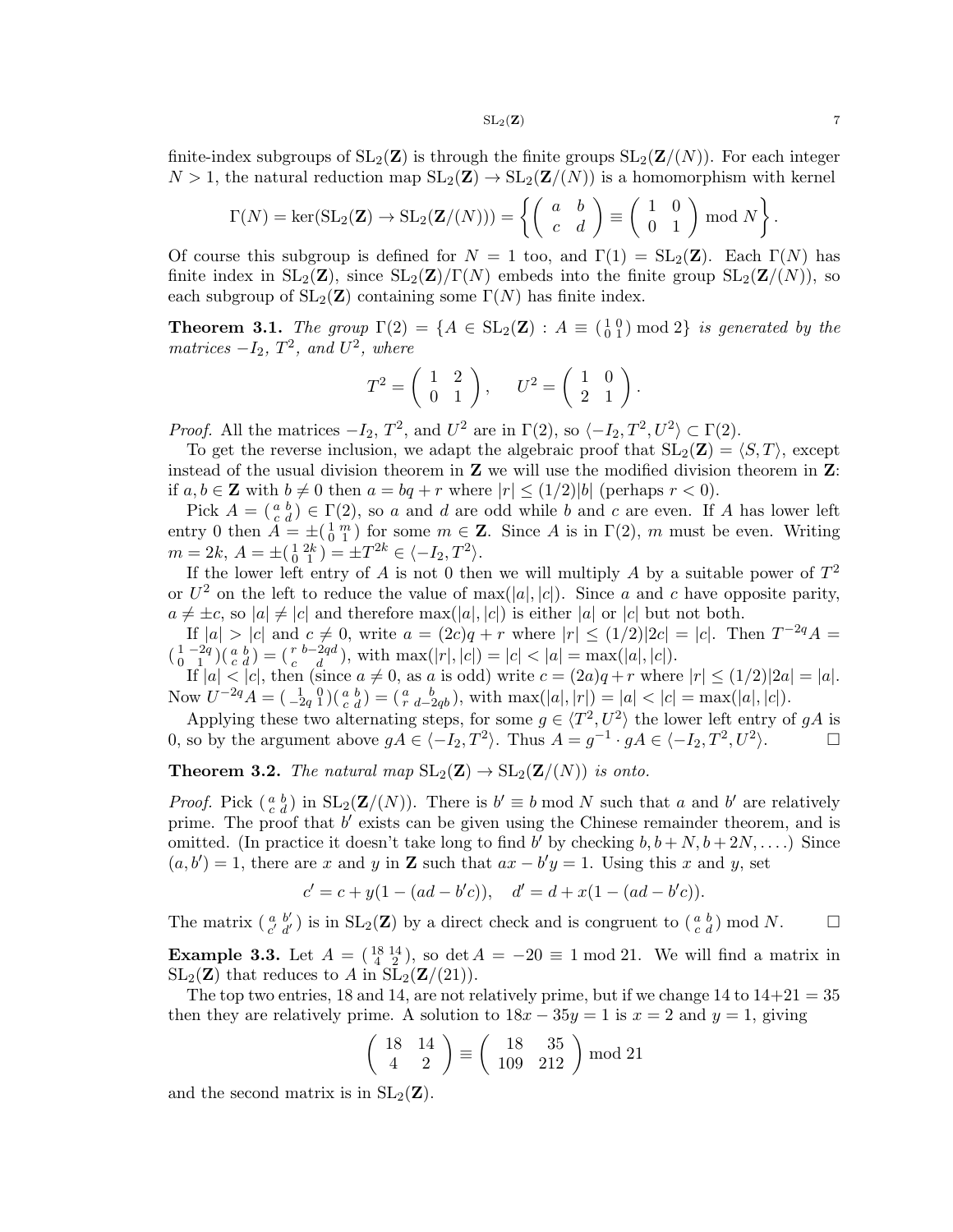The corresponding reduction homomorphism  $GL_2(\mathbf{Z}) \to GL_2(\mathbf{Z}/(N))$  is usually not onto. The matrices in  $GL_2(\mathbf{Z})$  have determinant  $\pm 1$  and  $(\mathbf{Z}/(N))^{\times}$  has units  $u \neq \pm 1$  mod N once  $N > 6$ , so  $\binom{u}{0}$  in  $GL_2(\mathbf{Z}/(N))$  can't be the reduction of a matrix in  $GL_2(\mathbf{Z})$  since the determinants won't match mod N.

<span id="page-7-1"></span>Corollary 3.4. For all integers  $N > 1$ ,  $SL_2(\mathbf{Z})/\Gamma(N) \cong SL_2(\mathbf{Z}/(N))$ .

*Proof.* The reduction map  $SL_2(\mathbf{Z}) \to SL_2(\mathbf{Z}/(N))$  is onto, with kernel  $\Gamma(N)$ .

<span id="page-7-2"></span>**Corollary 3.5.** The finite group  $SL_2(\mathbb{Z}/(N))$  is generated by 2 elements of order N.

*Proof.* Since  $SL_2(\mathbf{Z})$  is generated by  $T = \begin{pmatrix} 1 & 1 \\ 0 & 1 \end{pmatrix}$  and  $U = \begin{pmatrix} 1 & 0 \\ 1 & 1 \end{pmatrix}$  (Corollary [2.6\)](#page-5-0), reducing modulo N shows  $SL_2(\mathbf{Z}/(N))$  is generated by the reductions of T and U, which each have order  $N$ .

<span id="page-7-0"></span>**Corollary 3.6.** In  $SL_2(\mathbf{Z})$ , the subgroup  $\langle S, T^2 \rangle$  has index 3.

*Proof.* We start by showing  $\Gamma(2) \subset \langle S, T^2 \rangle$ . By Theorem [3.1,](#page-6-0) it is enough to show the three generators  $-I_2, T^2$ , and  $U^2$  of  $\Gamma(2)$  are in  $\langle S, T^2 \rangle: -I_2 = S^2, T^2 = T^2$ , and  $U^2 = ST^{-2}S^{-1}$ .

To compute the index of  $\langle S, T^2 \rangle$  in  $SL_2(\mathbf{Z})$ , it is equivalent to work modulo  $\Gamma(2)$  and compute the index of the subgroup generated by S and  $T^2$  in  $SL_2(\mathbf{Z})/\Gamma(2) \cong SL_2(\mathbf{Z}/(2)).$ Since  $T^2 \in \Gamma(2)$ ,  $S \notin \Gamma(2)$ , and  $S^2 = -I_2 \in \Gamma(2)$ , the group  $\langle S, T^2 \rangle / \Gamma(2)$  has order 2, hence its index in  $SL_2(\mathbf{Z}/(2))$  is  $6/2 = 3$ .

If we replace  $\langle S, T^2 \rangle$  with  $\langle S, T^m \rangle$  for  $m > 2$  then there is no analogue of Corollary [3.6:](#page-7-0)  $\langle S, T^m \rangle$  does not have finite index in  $SL_2(\mathbb{Z})$  for  $m > 2!$  A proof of this, shown to me by V. Pasol, is based on the action of  $SL_2(\mathbf{Z})$  on the primitive vectors (relatively prime coordinates) in  $\mathbb{Z}^2$ . This action of  $SL_2(\mathbb{Z})$  has one orbit, so if  $\langle S, T^m \rangle$  has finite index in  $\mathrm{SL}_2(\mathbf{Z})$  then the action of  $\langle S, T^m \rangle$  on primitive vectors in  $\mathbf{Z}^2$  would have finitely many orbits (the number of orbits would be at most its index in  $SL_2(\mathbb{Z})$ ), but it turns out there are infinitely many  $\langle S, T^m \rangle$ -orbits if  $m > 2$ , so  $\langle S, T^m \rangle$  must have infinite index in  $SL_2(\mathbf{Z})$ .

A subgroup of  $SL_2(\mathbf{Z})$  that contains some  $\Gamma(N)$  is called a *congruence subgroup*. The meaning of the terminology is that such a subgroup can be described by a finite set of congruence conditions (namely being congruent modulo  $N$  to a set of representatives for a subgroup of  $SL_2(\mathbf{Z}/(N))$ .

**Example 3.7.** The proof of Corollary [3.6](#page-7-0) shows  $\langle S, T^2 \rangle$  is a congruence subgroup since  $\Gamma(2) \subset \langle S, T^2 \rangle$ . The image of  $\langle S, T^2 \rangle$  in  $SL_2(\mathbf{Z})/\Gamma(2) \cong SL_2(\mathbf{Z}/(2))$  is  $\{\overline{I}_2, \overline{S}\}$ , so we can describe  $\langle S, T^2 \rangle$  by congruence conditions modulo 2:

$$
\langle S, T^2 \rangle = \left\{ A \in SL_2(\mathbf{Z}) : A \equiv \left( \begin{array}{cc} 1 & 0 \\ 0 & 1 \end{array} \right) \text{ or } \left( \begin{array}{cc} 0 & 1 \\ 1 & 0 \end{array} \right) \text{ mod } 2 \right\}.
$$

**Theorem 3.8.** The commutator subgroup  $SL_2(\mathbf{Z})'$  is a congruence subgroup with index 12.

*Proof.* Since  $SL_2(\mathbb{Z})$  is generated by S with order 4 and ST with order 6, where  $S^2 =$  $(ST)^3 = -I_2$ , the abelianization  $SL_2(\mathbb{Z})/SL_2(\mathbb{Z})'$  is generated by  $g = \overline{S}$  and  $h = \overline{ST}$  where  $g^4 = 1, h^6 = 1$ , and  $g^2 = h^3$ . Because of commutativity, every element of  $SL_2(\mathbf{Z})/SL_2(\mathbf{Z})'$ has the form  $g^i h^j$  where  $0 \le i \le 3$  and  $0 \le j \le 5$ . From  $g^2 = h^3$ , we can restrict i further to  $0 \leq i \leq 1$ . The number of such different  $g^{i}h^{j}$  is at most 12, so  $[\text{SL}_2(\mathbf{Z}) : \text{SL}_2(\mathbf{Z})'] \leq 12$ .

Next we will show in two ways that  $SL_2(\mathbf{Z})$  has a cyclic quotient group of order 12. That implies  $[\text{SL}_2(\mathbf{Z}) : \text{SL}_2(\mathbf{Z})']$  is at least 12, so the index is 12. From the construction of the quotient group, we will see that  $\Gamma(12) \subset SL_2(\mathbf{Z})'$ .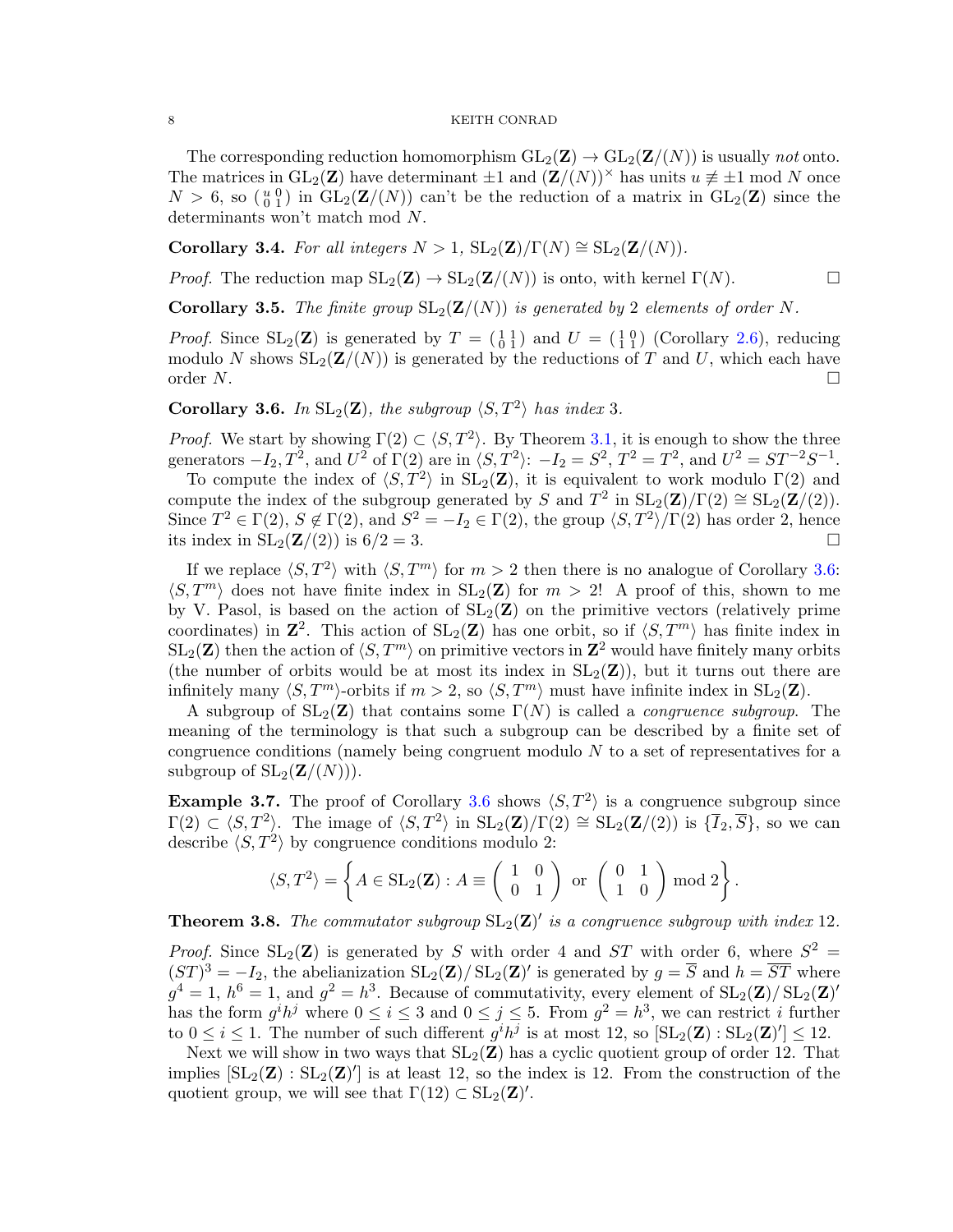Method 1. If the reader is willing to believe the incredible homomorphism  $\chi$  in Example [2.5](#page-4-2) exists, then  $SL_2(\mathbf{Z})/$  ker  $\chi \cong \mu_{12}$  is abelian of order 12, so  $SL_2(\mathbf{Z})' = \ker \chi$  by our index bounds. Since  $\Gamma(12) \subset \ker \chi$  by a direct computation,  $SL_2(\mathbf{Z})'$  is a congruence subgroup.

Method 2. By Corollary [3.4,](#page-7-1) the natural reduction map  $SL_2(\mathbf{Z}) \to SL_2(\mathbf{Z}/(N))$  is surjective for all N. By the Chinese remainder theorem,

<span id="page-8-0"></span>
$$
\operatorname{SL}_2(\mathbf{Z}/(12)) \cong \operatorname{SL}_2(\mathbf{Z}/(3)) \times \operatorname{SL}_2(\mathbf{Z}/(4)),
$$

and combining this with reduction mod 12 gives us a surjective group homomorphism

(3.1) 
$$
SL_2(\mathbf{Z}) \twoheadrightarrow SL_2(\mathbf{Z}/(3)) \times SL_2(\mathbf{Z}/(4))
$$

with kernel  $\Gamma(12)$ . We will show  $SL_2(\mathbf{Z}/(3))$  has a quotient group of order 3 (necessarily cyclic) and  $SL_2(\mathbf{Z}/(4))$  has a cyclic quotient group of order 4. Combining this with [\(3.1\)](#page-8-0) gives us a surjective group homomorphism

$$
\operatorname{SL}_2(\mathbf{Z}) \twoheadrightarrow \operatorname{SL}_2(\mathbf{Z}/(3)) \times \operatorname{SL}_2(\mathbf{Z}/(4)) \twoheadrightarrow \mathbf{Z}/(3) \times \mathbf{Z}/(4)
$$

with a cyclic target group of order 12 and  $\Gamma(12)$  is contained in the kernel.

The group  $SL_2(\mathbf{Z}/(3))$  has order 24, and by an explicit calculation it has 8 elements with 2-power order. Therefore the group has a unique 2-Sylow subgroup, which must be normal, and  $SL_2(\mathbf{Z}/(3))/\{2\}$ -Sylow} has order  $24/8 = 3$ . (The 2-Sylow subgroup is isomorphic to  $Q_8$ and  $\langle \begin{pmatrix} 1 & 1 \\ 0 & 1 \end{pmatrix} \rangle$  is a complementary subgroup of order 3, so  $SL_2(\mathbf{Z}/(3)) \cong Q_8 \rtimes \mathbf{Z}/(3)$ .)

The group  $SL_2(\mathbf{Z}/(4))$  has order 48. In this group, let  $x = \begin{pmatrix} 3 & 2 \\ 0 & 3 \end{pmatrix}$  and  $y = \begin{pmatrix} 3 & 0 \\ 2 & 3 \end{pmatrix}$ . Then  $xy =$  $yx = (\frac{1}{2}, \frac{2}{1})$ . These three matrices have order 2, so the subgroup  $H = \langle x, y \rangle = \{I_2, x, y, xy\}$ has order 4. The matrix  $z = \begin{pmatrix} 2 & 1 \\ 1 & 1 \end{pmatrix}$  in  $SL_2(\mathbf{Z}/(4))$  has order 3 and normalizes H since  $z x z^{-1} = y$ ,  $z y z^{-1} = x y$ , and  $z x y z^{-1} = x$ . So  $N = \langle x, y, z \rangle = \langle z, H \rangle = \{z^{i} h : i \in \mathbb{Z}, h \in H\}$ is a subgroup of order 12 and index 4.

The subgroup N is normal in  $SL_2(\mathbf{Z}/(4))$ . To prove that, it suffices to check  $gNg^{-1} \subset N$ when g is  $(\begin{smallmatrix} 1 & 1 \\ 0 & 1 \end{smallmatrix})$  and  $(\begin{smallmatrix} 1 & 0 \\ 1 & 1 \end{smallmatrix})$  since these two matrices generate  $SL_2(\mathbf{Z}/(4))$  by the proof of Corollary [3.5.](#page-7-2) If  $g = (\begin{matrix} 1 & 1 \\ 0 & 1 \end{matrix})$  then  $gxg^{-1} = x$ ,  $gyg^{-1} = xy$ , and  $gzg^{-1} = (\begin{matrix} 3 & 3 \\ 1 & 0 \end{matrix}) = z^2x$ , while if  $g = \begin{pmatrix} 1 & 0 \\ 1 & 1 \end{pmatrix}$  then  $gxg^{-1} = xy$ ,  $gyg^{-1} = y$ , and  $gzg^{-1} = \begin{pmatrix} 1 & 1 \\ 1 & 2 \end{pmatrix} = z^2y$ .

The quotient group  $SL_2(\mathbf{Z}/(4))/N$  has order  $48/12 = 4$ . Let's show the quotient group is cyclic. By an explicit calculation, all 8 elements of  $N - H$  have order 3, so H is the unique 2-Sylow subgroup of N. The subgroup  $\langle \begin{pmatrix} 1 & 1 \\ 0 & 1 \end{pmatrix} \rangle$  of  $SL_2(\mathbf{Z}/(4))$  is cyclic of order 4 and intersects H trivially, so it intersects N trivially. Thus  $SL_2(\mathbf{Z}/(4))/N \cong \langle \begin{pmatrix} 1 & 1 \\ 0 & 1 \end{pmatrix} \rangle \cong \mathbf{Z}/(4)$ . (Since  $\langle \begin{pmatrix} 1 & 1 \\ 0 & 1 \end{pmatrix} \rangle$  is a complementary subgroup to N in  $SL_2(\mathbf{Z}/(4))$ ,  $SL_2(\mathbf{Z}/(4)) \cong N \rtimes \mathbf{Z}/(4)$ . There are 5 groups of order 12 up to isomorphism and the only one with more than one subgroup of order 3 is  $A_4$ , so  $N \cong A_4$ . Thus  $SL_2(\mathbf{Z}/(4)) \cong A_4 \rtimes \mathbf{Z}/(4)$ .)

**Remark 3.9.** The commutator subgroup  $SL_2(\mathbb{Z})'$  turns out to be generated by the two commutators  $[S, T] = \begin{pmatrix} 1 & -1 \\ -1 & 2 \end{pmatrix}$  and  $[S, T^{-1}] = \begin{pmatrix} 1 & 1 \\ 1 & 2 \end{pmatrix}$ .

For  $n \geq 2$ , a subgroup of  $SL_n(\mathbf{Z})$  is called a congruence subgroup if for some  $N \in \mathbf{Z}^+$  it contains the kernel of the natural reduction map  $SL_n(\mathbf{Z}) \to SL_n(\mathbf{Z}/(N))$  (which is onto, by a longer proof than Theorem [3.2\)](#page-6-1). As in the case  $n = 2$ , every congruence subgroup of  $SL_n(\mathbf{Z})$ has finite index. We will see in Section [4](#page-9-0) that  $SL_2(\mathbf{Z})$  has finite-index subgroups that are not congruence subgroups. It is a theorem of Bass, Lazard, and Serre (1964) and Mennicke (1965) that for  $n > 2$  $n > 2$ , all finite-index subgroups of  $SL_n(\mathbf{Z})$  are congruence subgroups.<sup>2</sup> So

<span id="page-8-1"></span><sup>&</sup>lt;sup>2</sup>A more general theorem in this direction was proved by Bass, Milnor, and Serre (1967): for a number field K, with ring of integers  $\mathcal{O}_K$ , all finite-index subgroups of  $SL_n(\mathcal{O}_K)$   $(n \geq 3)$  are congruence subgroups if and only if  $K$  has at least one real embedding.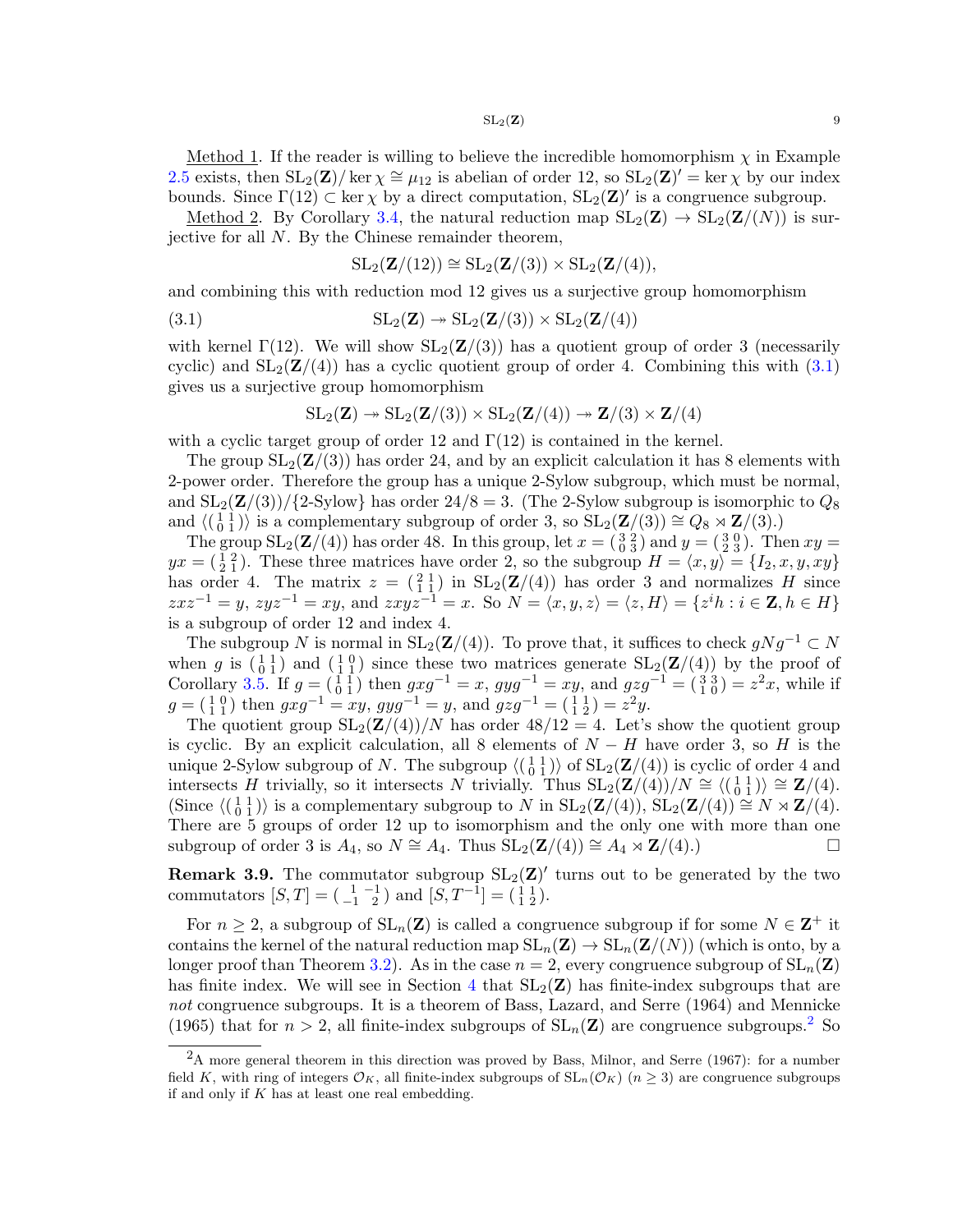in this regard the first group  $SL_2(\mathbf{Z})$  in the series of groups  $SL_n(\mathbf{Z})$  is misleading as to the behavior of the groups for higher n. (Compare to:  $A_n$  is simple for  $n \geq 5$ ,  $PSL_2(\mathbf{Z}/(p))$  is simple for prime  $p \geq 5, \ldots$ )

Among finite-index subgroups in  $SL_2(\mathbb{Z})$ , the congruence subgroups are particularly important in number theory because of the modular forms associated to them. The thetafunction of a binary quadratic form and the L-function of an elliptic curve are both natural sources of modular forms for congruence subgroups of  $SL_2(\mathbf{Z})$ . All finite-index subgroups of  $SL_2(\mathbb{Z})$  are important in geometry since the orbit space of h under such a group is (after adding a finite set of "missing points") a smooth projective curve over the complex numbers.

Most finite-index subgroups of  $SL_2(\mathbf{Z})$  are not congruence subgroups, in a quantifiable sense: among subgroups of index n in  $SL_2(\mathbf{Z})$ , the proportion of congruence subgroups tends to 0 as  $n \to \infty$ .

# 4. NON-CONGRUENCE SUBGROUPS OF  $SL_2(\mathbf{Z})$

<span id="page-9-0"></span>The existence of non-congruence subgroups of  $SL_2(\mathbf{Z})$  (subgroups of finite index not containing some  $\Gamma(N)$ ) was first announced by Klein in 1879. The first examples in print appeared in 1887 by Fricke and Pick, independently. Their construction of the subgroups used generators to define them. We will describe a construction of such subgroups using kernels. It will be a nice application of the Jordan–Hölder theorem, as codified in the following lemma.

<span id="page-9-1"></span>**Lemma 4.1.** Let S be a finite simple group. If  $G_1, \ldots, G_m$  are nontrivial finite groups such that none have S as a composition factor then S is not a composition factor of  $G_1 \times \cdots \times G_m$ . In particular, S is not a quotient group of  $G_1 \times \cdots \times G_m$ .

*Proof.* The direct product  $G := G_1 \times \cdots \times G_m$  has a normal series

 $\{(e, \ldots, e)\}\triangleleft G_1\times\{e\}\times\cdots\times\{e\}\triangleleft G_1\times G_2\times\{e\}\times\cdots\times\{e\}\triangleleft\cdots\triangleleft G_1\times G_2\times\cdots\times G_m\}$ 

whose factors are isomorphic to  $G_1, \ldots, G_m$ . This normal series can be refined to a composition series, whose simple factors are the composition factors for the  $G_i$ 's. By the Jordan-Hölder theorem, the factors in *every* composition series for  $G$  must be one of these simple factors, so a simple group S that is not a composition factor for the  $G_i$ 's is not a composition factor for  $G_1 \times \cdots \times G_m = G$ .

If G has a quotient group isomorphic to S then it has a normal series  $\{e\} \lhd N \lhd G$  with  $G/N \cong S$ . This normal series for G can be extended to a composition series of G with S as the top factor, so S is a composition factor of G, which is a contradiction.  $\Box$ 

<span id="page-9-2"></span>**Theorem 4.2.** For  $n \geq 6$ , the alternating group  $A_n$  is not a quotient of  $SL_2(\mathbf{Z}/(N))$  for each  $N \geq 2$ .

*Proof.* Write  $N = p_1^{r_1} \cdots p_m^{r_m}$ , so  $\mathbf{Z}/(N) \cong \prod_{i=1}^m \mathbf{Z}/(p_i^{r_i})$  by the Chinese remainder theorem. Then

$$
SL_2(\mathbf{Z}/(N)) \cong \prod_{i=1}^m SL_2(\mathbf{Z}/(p_i^{r_i})),
$$

so by Lemma [4.1](#page-9-1) it suffices to show  $A_n$  for  $n \geq 6$  is not a composition factor of  $SL_2(\mathbf{Z}/(p^r))$ for each prime power  $p^r$ .

To write down a composition series for  $SL_2(\mathbf{Z}/(p^r))$ , we start with the reduction map  $SL_2(\mathbf{Z}/(p^r)) \to SL_2(\mathbf{Z}/(p))$ , which is onto. Let K be its kernel, so we have the normal series

$$
\{I_2 \bmod p^r\} \lhd K \lhd \operatorname{SL}_2(\mathbf{Z}/(p^r)),
$$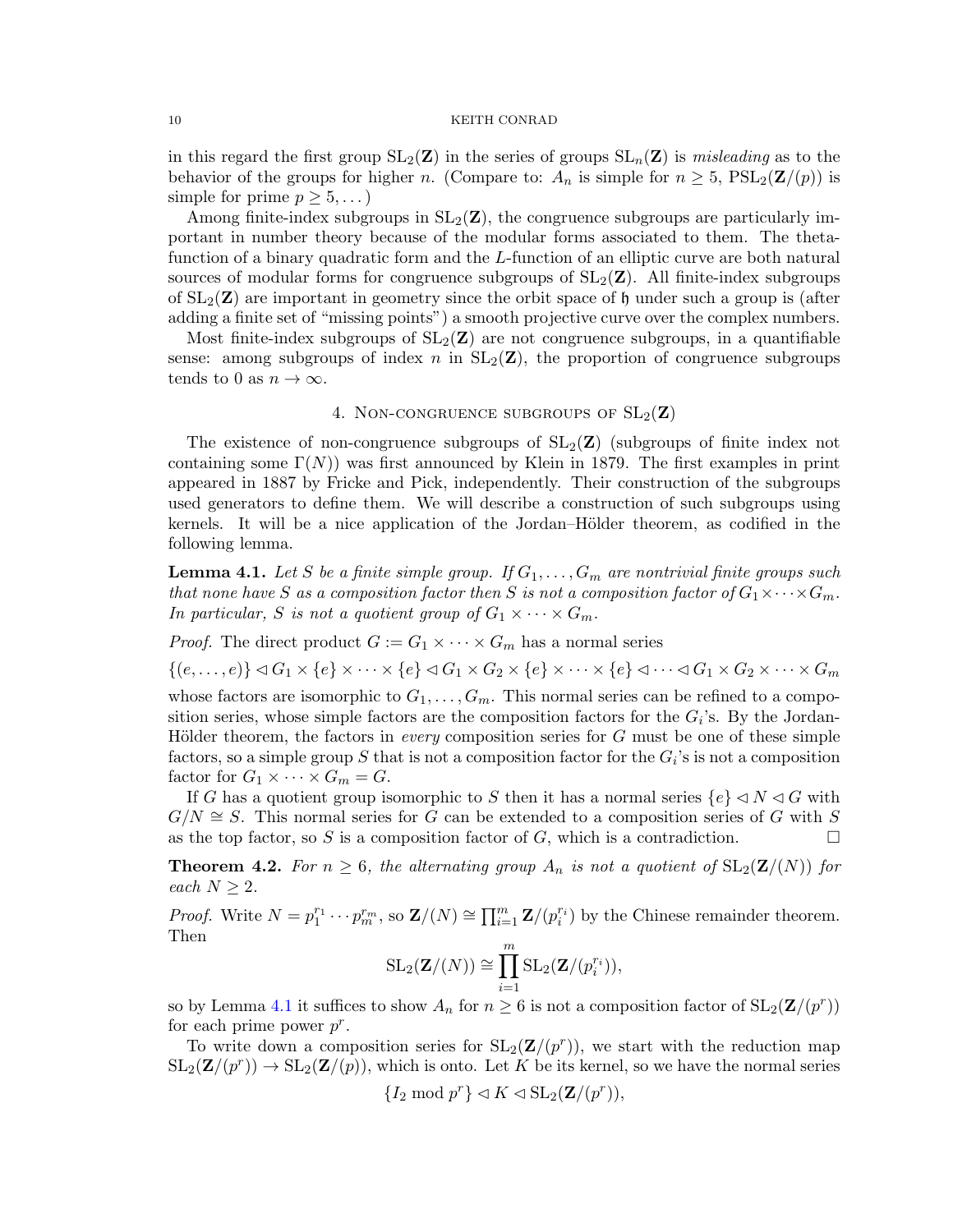whose factors (up to isomorphism) are K and  $SL_2(\mathbf{Z}/p)$ . Therefore the composition factors for  $SL_2(\mathbf{Z}/(p^r))$  are the composition factors for K and for  $SL_2(\mathbf{Z}/(p))$ .

What are the composition factors for K? The group  $K = \{A \in SL_2(\mathbf{Z}/(p^r)): A \equiv \emptyset\}$  $I_2 \mod p$  is a p-group: if  $A \equiv I_2 \mod p$  then  $A^{p^k} \equiv I_2 \mod p^{k+1}$  for all  $k \ge 0$  (by induction), so  $A^{p^{r-1}} \equiv I_2 \mod p^r$ . Therefore all elements of K have p-power order, and a finite group whose elements have p-power order is a p-group (Cauchy!), so K is a p-group. (The exact order of K can be computed, but that's not important for us.) The composition factors of a finite  $p$ -group, such as  $K$ , are all cyclic of order  $p$ .

We now turn to  $SL_2(\mathbf{Z}/p)$ . For  $p \geq 5$ , a composition series for  $SL_2(\mathbf{Z}/p)$  is  $\{I_2\} \triangleleft$  $\{\pm I_2\} \triangleleft SL_2(\mathbf{Z}/(p)),$  since  $PSL_2(\mathbf{Z}/(p)) = SL_2(\mathbf{Z}/(p))/\{\pm I_2\}$  is simple for  $p \geq 5$ . Thus the composition factors for  $SL_2(\mathbf{Z}/(p))$  when  $p \geq 5$  are  $\mathbf{Z}/(2)$  and  $PSL_2(\mathbf{Z}/(p))$ . What about for  $p < 5$ ? Since  $SL_2(\mathbf{Z}/(2)) = GL_2(\mathbf{Z}/(2)) \cong S_3$  and  $SL_2(\mathbf{Z}/(3))/\{\pm I_2\} \cong A_4$ , the composition factors of  $SL_2(\mathbf{Z}/(2))$  and  $SL_2(\mathbf{Z}/(3))$  are cyclic (of order 2 or 3).

Thus for all prime powers  $p^r$ ,  $SL_2(\mathbf{Z}/(p^r))$  has only one nonabelian composition factor when  $p \geq 5$ , namely  $PSL_2(\mathbf{Z}/(p))$ . If  $p \leq 3$  then all composition factors of  $SL_2(\mathbf{Z}/(p^r))$ are cyclic. So if  $A_n$  for  $n \geq 6$  were a composition factor of some  $SL_2(\mathbf{Z}/(p^r))$ ,  $A_n$  would have to be isomorphic to  $PSL_2(\mathbf{Z}/(p))$  for some prime  $p \geq 5$ . The problem with this is that an alternating group and a projective special linear group hardly ever have the same size. The group  $PSL_2(\mathbf{Z}/(p))$  has order  $(p^2-1)p/2$ , so we ask: when can  $(p^2-1)p/2 = n!/2$ , or equivalently

$$
(p-1)p(p+1) = n!?
$$

(The punctuation there is: factorial, question mark.) If  $n < p$  then n! is not divisible by p and we have a contradiction. If  $n = p$  then dividing both sides by  $(p - 1)p$  gives  $p+1=(p-2)!$ , whose only solution is  $p=5$  (and  $n=5$ ). If  $n=p+1$  then dividing both sides by  $(p-1)p(p+1)$  gives  $1=(p-2)!$  so  $p=3$  (but we need  $p\geq 5$ ). If  $n\geq p+2$  then there is too much remaining on the right side when we divide through by  $(p-1)p(p+1)$ . Since we only found a solution when  $p = n = 5$  (and indeed  $PSL_2(\mathbf{Z}/(5)) \cong A_5$ ), for  $n \geq 6$ the group  $A_n$  is not a quotient group of  $SL_2(\mathbf{Z}/(N))$  for all  $N \geq 2$ .

The bound  $n \geq 6$  in Theorem [4.2](#page-9-2) is optimal:  $A_5 \cong \text{PSL}_2(\mathbf{Z}/(5)), A_4 \cong \text{PSL}_2(\mathbf{Z}/(3)),$  and  $A_3$  is isomorphic to the quotient of  $SL_2(\mathbf{Z}/(3))$  by its normal 2-Sylow subgroup.

While Theorem [4.2](#page-9-2) says most  $A_n$ 's do not arise as the quotient of the finite groups  $SL_2(\mathbf{Z}/(N))$ , we will show most  $A_n$ 's do arise as the quotient of  $SL_2(\mathbf{Z})$ .

<span id="page-10-0"></span>**Theorem 4.3.** For  $n \geq 9$ ,  $A_n$  is a quotient of  $SL_2(\mathbf{Z})$ .

*Proof.* We will actually get  $A_n$  as a quotient group of  $PSL_2(\mathbf{Z}) = SL_2(\mathbf{Z})/\{\pm I_2\}$ , but that also makes it a quotient group of  $SL_2(\mathbb{Z})$  by composing with the natural reduction map  $SL_2(\mathbf{Z}) \to PSL_2(\mathbf{Z}).$ 

There are two things that make this result hold:  $A_n$  (for  $n \geq 9$ ) is generated by two elements of order 2 and 3, and  $PSL_2(\mathbf{Z})$  is also *freely* generated by two elements of order 2 and 3. We will explain, in order, what these mean.

In 1901, G. A. Miller proved that for  $n \geq 9$ , the group  $A_n$  is generated by an element of order 2 and an element of order 3. His proof gave generators whose construction depends on a choice of a prime between  $n/2$  and n when  $n \geq 12$ , and for smaller n he left it as an exercise for the reader to find elements of order 2 and 3 generating  $A_n$ . In 1971, Dey and Wiegold (unaware of Miller's work) gave an explicit pair of generators of order 2 and 3 for  $A_n$  without needing an auxiliary prime.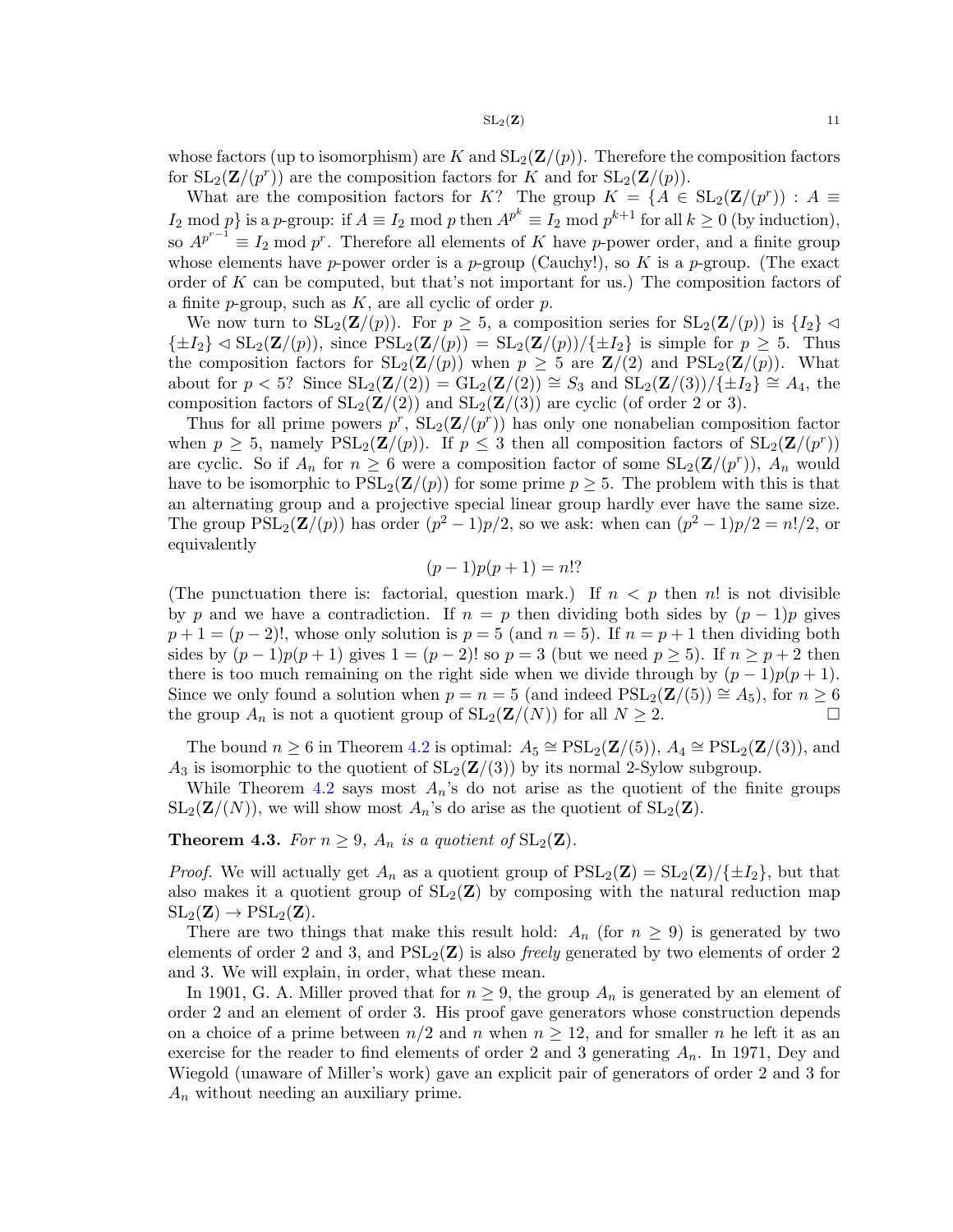To see the group  $PSL_2(\mathbf{Z})$  is generated by elements of order 2 and 3, we work with the cosets of S and ST. Set  $x = \overline{S} = \overline{\left(\begin{smallmatrix} 0 & -1 \\ 1 & 0 \end{smallmatrix}\right)}$  and  $y = \overline{ST} = \overline{\left(\begin{smallmatrix} 0 & -1 \\ 1 & 1 \end{smallmatrix}\right)}$ . Then  $x^2 = -I_2 = I_2$  and  $y^3 = -I_2 = I_2$  in PSL<sub>2</sub>(**Z**). Because S and ST generate SL<sub>2</sub>(**Z**), every element of PSL<sub>2</sub>(**Z**) can be written as a word in  $x$  and  $y$ . Taking into account that  $x$  has order 2 and  $y$  has order 3, we can write each product of  $x$ 's and  $y$ 's in the "reduced" form

$$
y^{i_0}xy^{i_1}x\cdots y^{i_{n-1}}xy^{i_n},
$$

where the exponents  $i_j$  are regarded in  $\mathbf{Z}/(3)$  and all these exponents are nonzero modulo 3 except perhaps  $i_0$  and  $i_n$ . It turns out such a representation is unique; that's the meaning of saying x and y freely generate  $PSL_2(\mathbf{Z})$ : there are no relations on x and y in the group except for those that are logical consequences of  $x^2 = 1$  and  $y^3 = 1$ . (For a proof, see Appendix [C.](#page-15-0)) Because of the unique expression of each element of  $PSL_2(\mathbf{Z})$  as a word in x and y, each assignment to x and y of elements of order 2 and 3 in another group uniquely extends to a homomorphism from  $PSL_2(\mathbf{Z})$  to that group. Therefore, choosing a generating pair of order 2 and 3 for  $A_n$ , and sending x and y to them, leads to a homomorphism from  $\text{PSL}_2(\mathbf{Z})$  onto  $A_n$ .

**Example 4.4.** The group  $A_9$  turns out to be generated by

 $(14)(29)(37)(56)$  and  $(123)(456)(789)$ ,

so one surjective homomorphism from  $SL_2(\mathbf{Z})$  to  $A_9$  is the composite  $SL_2(\mathbf{Z}) \to PSL_2(\mathbf{Z}) \to$ A<sub>9</sub> where the first map is reduction mod  $\pm I_2$  and the second is determined by  $S \mapsto$  $(14)(29)(37)(56)$  and  $\overline{ST} \mapsto (123)(456)(789)$ .

**Remark 4.5.** The group  $A_n$  is generated by elements of order dividing 2 and 3 for all  $n \geq 3$ except for  $n = 6, 7$ , and 8. Since the behavior is uniform once  $n \geq 9$ , we stated Theorem [4.3](#page-10-0) in the simpler way excluding small  $n$ .

By Theorem [4.3,](#page-10-0) for all  $n \geq 9$  there is a surjective homomorphism  $SL_2(\mathbf{Z}) \to A_n$ . The (mysterious) kernel of such a homomorphism is a subgroup of  $SL_2(\mathbb{Z})$  with finite index. The kernel can't contain some  $\Gamma(N)$ , since otherwise  $A_n$  would be realizable as a quotient group of  $SL_2(\mathbf{Z}/(N))$ , which is impossible by Theorem [4.2,](#page-9-2) so the kernel is a (finite-index) non-congruence subgroup of  $SL_2(\mathbf{Z})$ . This description of the subgroup as a kernel does not provide an easily accessible set of generators for it, but it does provide a recipe for determining whether an individual matrix is in the subgroup. Here is the procedure. For  $n \geq 9$ , pick two elements x and y in  $A_n$  of respective orders 2 and 3 such that  $A_n = \langle x, y \rangle$ . For a matrix in  $SL_2(\mathbf{Z})$ , write it (up to an overall sign) as a product of S and ST. Turn that word in  $S$  and  $ST$  into a word in  $x$  and  $y$ . The matrices whose corresponding word in x and y is trivial in  $A_n$  form a non-congruence subgroup of  $SL_2(\mathbf{Z})$ .

Most of the nonabelian finite simple groups, not just the alternating groups  $A_n$  for  $n \geq 9$ , turn out to be generated by a pair of elements with order 2 and 3, and thus most nonabelian finite simple groups are quotient groups of  $SL_2(\mathbf{Z})$  by the same argument used for most  $A_n$ 's. (Exceptions to this occur among some simple matrix groups defined in characteristics 2 and 3, such as the infinite family of Suzuki groups, whose orders are not divisible by 3.) A nonabelian finite simple group that is not isomorphic to  $PSL_2(\mathbf{Z}/(p))$  for  $p \geq 5$  is not a quotient group of  $SL_2(\mathbf{Z}/(N))$  for  $N \geq 2$  by the same Jordan-Hölder argument given before for alternating groups. So there is a tremendous number of ways to construct noncongruence subgroups of  $SL_2(\mathbf{Z})$ , because most finite simple groups are quotients of  $SL_2(\mathbf{Z})$ but are not quotients of some  $SL_2(\mathbf{Z}/(N)).$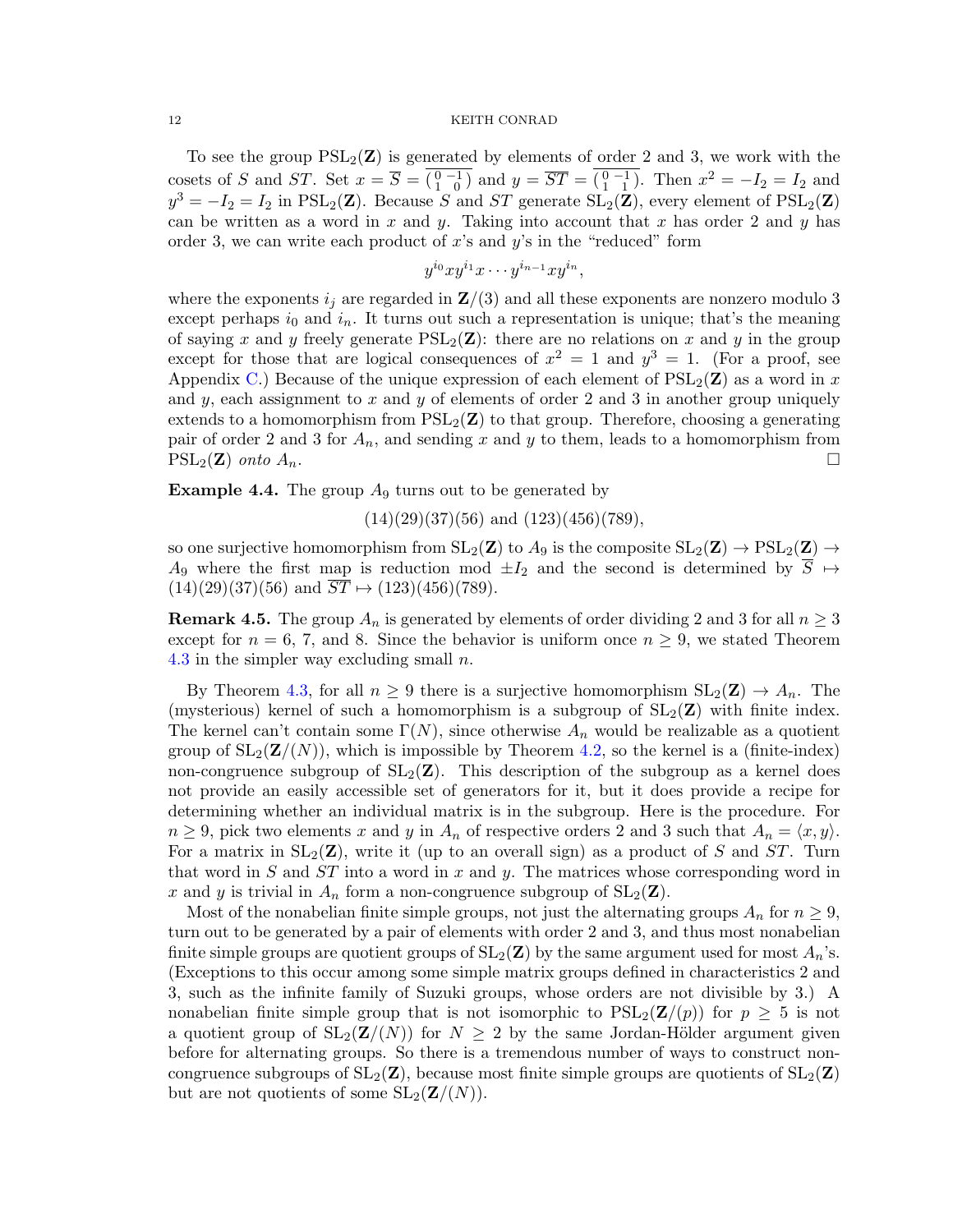#### $SL_2(\mathbf{Z})$  13

Amusingly, for  $n \geq 5$  the group  $SL_n(\mathbf{Z})$  is generated by a pair of elements of order 2 and 3: it is called  $(2, 3)$ -generated. This was proved for  $n \ge 28$  in 1994 [\[9\]](#page-17-2),  $n \ge 13$  in 1994 [\[7\]](#page-17-3),  $5 \le n \le 7$  in 2007 [\[11\]](#page-17-4), and finally  $8 \le n \le 12$  in 2008 [\[12\]](#page-17-5), so  $SL_n(\mathbf{Z})$  when  $n \ge 5$  is a quotient group of  $SL_2(\mathbf{Z})!$  The groups  $SL_n(\mathbf{Z})$  for  $n = 2, 3, 4$  are not  $(2, 3)$ -generated: the case  $n = 2$  is due to the only element of order 2 in  $SL_2(\mathbf{Z})$  being  $-I_2$ , so all  $(2, 3)$ -generated subgroups of  $SL_2(\mathbf{Z})$  are abelian, the case  $n = 4$  was proved in 1901 [\[3\]](#page-17-6) from its quotient group  $SL_4(\mathbf{F}_2) \cong A_8$  not being (2,3)-generated, and the case  $n = 3$  was proved in 2000  $[10]<sup>3</sup>$  $[10]<sup>3</sup>$  $[10]<sup>3</sup>$  $[10]<sup>3</sup>$  The groups  $GL_n(\mathbf{Z})$  and  $PGL_n(\mathbf{Z})$  also turn out to be  $(2,3)$ -generated if and only if  $n \geq 5$ , and  $PSL_n(\mathbf{Z})$  for  $n \geq 2$  is  $(2, 3)$ -generated if and only if  $n \neq 3$  or 4; the final details were worked out in 2020 [\[13\]](#page-17-8).

# APPENDIX A. STABILIZERS IN  $SL_2(\mathbf{Z})$

<span id="page-12-0"></span>For  $z \in \mathfrak{h}$ , let  $\text{Stab}_z = \{g \in SL_2(\mathbf{Z}) : g(z) = z\}$  be its stabilizer subgroup in  $SL_2(\mathbf{Z})$ . Since  $\pm I_2$  both act trivially on h, they are in Stab<sub>z</sub>. In this appendix we will compute Stab<sub>z</sub> for all z, and it will turn out usually to be  $\pm I_2$  but sometimes it is larger.



<span id="page-12-3"></span>**Example A.1.** We show Stab<sub>i</sub> =  $\langle S \rangle$ , which is cyclic of order [4](#page-12-2).<sup>4</sup>

For a matrix  $\begin{pmatrix} a & b \\ c & d \end{pmatrix}$  in  $SL_2(\mathbf{Z})$  to fix i is equivalent to  $ai+b = (ci+d)i = -c+di$ , so  $a = d$ and  $b = -c$ , or  $d = a$  and  $c = -b$ . Then  $1 = ad - bc = a^2 + b^2$ . Since a and b are integers,  $(a, b) = (\pm 1, 0)$  or  $(0, \pm 1)$ , so  $\begin{pmatrix} a & b \\ c & d \end{pmatrix} = \begin{pmatrix} a & b \\ -b & a \end{pmatrix}$  is  $\pm I_2$  or  $\pm S$ . Conversely, these four matrices all fix *i*, so  $\text{Stab}_i = {\pm I_2, \pm S} = \langle S \rangle.$ 

<span id="page-12-4"></span>**Example A.2.** Let  $\omega = e^{2\pi i/3} = (-1 + \sqrt{3}i)/2$ , which is the nontrivial cube root of unity in h. Let's show  $\text{Stab}_{\omega} = \langle ST \rangle$ , which is cyclic of order 6.

To have  $\binom{a}{c}\in SL_2(\mathbf{Z})$  fix  $\omega$  is equivalent to  $a\omega + b = (c\omega + d)\omega = c\omega^2 + d\omega$ . Since  $\omega^2 = -1 - \omega$ ,  $a\omega + b = (d - c)\omega - c$ , so  $b = -c$  and  $a = d - c = d + b$ . Thus  $c = -b$  and  $d = a-b$ , so  $1 = ad-bc = a(a-b)+b<sup>2</sup> = a<sup>2</sup>-ab+b<sup>2</sup>$ . Writing this as  $1 = (a-b/2)<sup>2</sup>+(3/4)b<sup>2</sup>$ , the only possible values of b are 0, 1, and  $-1$ , and by taking cases we get  $(a, b) = \pm(1, 0)$ ,  $\pm(0,1)$ , or  $\pm(1,1)$ , so  $\left(\begin{smallmatrix} a & b \\ c & d \end{smallmatrix}\right) = \left(\begin{smallmatrix} a & b \\ -b & a-b \end{smallmatrix}\right)$  has 6 possible values that turn out to be the powers of  $ST = \begin{pmatrix} 0 & -1 \\ 1 & 1 \end{pmatrix}$ . Since  $ST$  fixes  $\omega$  (check!), its powers fix  $\omega$  and thus  $Stab_{\omega} = \langle ST \rangle$ .

<span id="page-12-5"></span>**Theorem A.3.** When  $SL_2(\mathbf{Z})$  acts on  $\mathfrak{h}$  by linear fractional transformations, the stabilizer of a point  $z \in \mathfrak{h}$  can be described as follows.

(1) If z is in the  $SL_2(\mathbf{Z})$ -orbit of i then  $Stab_z \cong \mathbf{Z}/(4)$ .

<span id="page-12-1"></span><sup>&</sup>lt;sup>3</sup>For a finite field  $\mathbf{F}_q$  and  $n \geq 3$ ,  $SL_n(\mathbf{F}_q)$  is (2,3)-generated except for  $SL_3(\mathbf{F}_4)$  and  $SL_4(\mathbf{F}_2)$  [\[5\]](#page-17-9). The group  $SL_2(\mathbf{F}_q)$  for odd q is not (2,3)-generated since its only element of order 2 is  $-I_2$  and thus all (2,3)generated subgroups of  $SL_2(\mathbf{F}_q)$  are abelian.

<span id="page-12-2"></span><sup>&</sup>lt;sup>4</sup>When  $SL_2(\mathbf{R})$  acts on h, the stabilizer subgroup of i is  $SO_2(\mathbf{R}) \subset SL_2(\mathbf{R})$ . See the appendix of [https://](https://kconrad.math.uconn.edu/blurbs/grouptheory/SL(2,R).pdf) [kconrad.math.uconn.edu/blurbs/grouptheory/SL\(2,R\).pdf](https://kconrad.math.uconn.edu/blurbs/grouptheory/SL(2,R).pdf). All points of  $\mathfrak h$  are in the same  $\mathrm{SL}_2(\mathbf R)$ -orbit and thus their stabilizer subgroups in  $SL_2(\mathbf{R})$  are all conjugate to  $SO_2(\mathbf{R})$ . Here we use  $SL_2(\mathbf{Z})$ -orbits.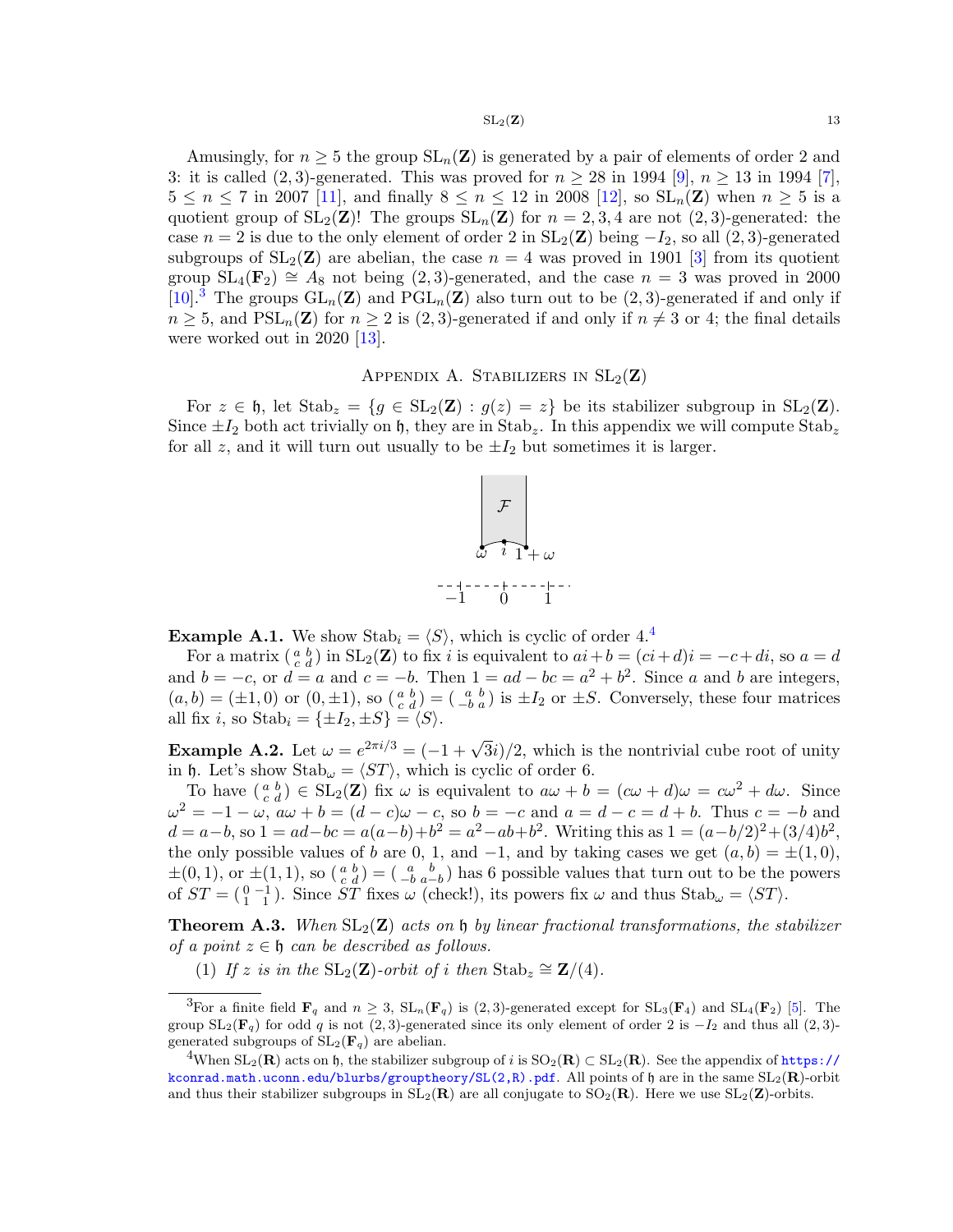- (2) If z is in the  $SL_2(\mathbf{Z})$ -orbit of  $\omega$  then  $Stab_z \cong \mathbf{Z}/(6)$ .
- (3) If z is not in the  $SL_2(\mathbf{Z})$ -orbit of i or  $\omega$  then  $Stab_z = {\pm I_2}.$

Proof. Points in the same orbit of a group action have conjugate stabilizer subgroups, and conjugate subgroups are isomorphic, so the first two parts of the theorem follow from the calculations in Examples [A.1](#page-12-3) and [A.2](#page-12-4)

It remains to show the third part: if  $z \in \mathfrak{h}$  is not in the  $SL_2(\mathbb{Z})$ -orbit of i or  $\omega$  then the only  $g \in SL_2(\mathbb{Z})$  such that  $g(z) = z$  are  $\pm I_2$ . We will prove the contrapositive: if Stab<sub>z</sub> contains a matrix that is not  $\pm I_2$  then z is in the  $SL_2(\mathbf{Z})$ -orbit of i or  $\omega$ .

Step 1: If  $\left(\begin{smallmatrix} a & b \\ c & d \end{smallmatrix}\right) z = z$  and  $\left(\begin{smallmatrix} a & b \\ c & d \end{smallmatrix}\right) \neq \pm I_2$  then  $c \neq 0$  and  $d + a$  is 0, 1, or -1.

<span id="page-13-0"></span>The condition  $\left(\begin{smallmatrix} a & b \\ c & d \end{smallmatrix}\right)z = z$  is equivalent to  $az + b = cz^2 + dz$ , so

(A.1) 
$$
cz^2 + (d-a)z - b = 0.
$$

We'll show  $c \neq 0$  by contradiction. Suppose  $c = 0$ , so  $b = (d - a)z$ . From  $1 = ad - bc = ad$ , we get  $a = d = \pm 1$  since a and d are integers. Thus  $b = 0$ , so  $\begin{pmatrix} a & b \\ c & d \end{pmatrix} = \begin{pmatrix} a & 0 \\ 0 & a \end{pmatrix} = \pm I_2$ . That contradicts  $\begin{pmatrix} a & b \\ c & d \end{pmatrix} \neq \pm I_2$  so  $c \neq 0$ . For  $(A.1)$  to have a root z in h, the discriminant  $(d-a)^2 + 4bc$  is negative. Since  $bc = ad - 1$ ,

<span id="page-13-1"></span>(A.2) 
$$
(d-a)^2 + 4bc = d^2 - 2ad + a^2 + 4(ad - 1) = d^2 + 2ad + a^2 - 4 = (d+a)^2 - 4.
$$

Therefore  $(d+a)^2 < 4$ , so  $|d+a| < 2$ , which implies the integer  $d+a$  is 1, 0, or -1.

Step 2: If  $\left(\begin{array}{c} a & b \\ c & d \end{array}\right)z = z$  with  $c \neq 0$  and  $d + a = 0$  then z is in the  $SL_2(\mathbb{Z})$ -orbit of i.

Since  $c \neq 0$ , by Step 1 we have  $cz^2 + (d - a)z - b = 0$  and the quadratic polynomial on the left side has discriminant  $(d+a)^2-4=-4$  by  $(A.2)$ , so by the quadratic formula

$$
z = \frac{-(d-a) \pm \sqrt{-4}}{2c} = \frac{2a \pm 2i}{2c} = \frac{a \pm i}{c}.
$$

Since  $\left(\begin{array}{cc} a & b \\ c & d \end{array}\right)z = \left(\begin{array}{cc} -a & -b \\ -c & -d \end{array}\right)z$ , we can change signs on the matrix entries so that  $c > 0$ , and then  $z = (a + i)/c$  since  $z \in \mathfrak{h}$ .

To show z is in the  $SL_2(\mathbb{Z})$ -orbit of i, let z' be the point in the  $SL_2(\mathbb{Z})$ -orbit of z that's in F. We'll show  $z' = i$ . Since  $\text{Stab}_{z'}$  is conjugate to  $\text{Stab}_{z}$ ,  $\text{Stab}_{z'}$  contains a matrix  $\begin{pmatrix} a' & b' \\ c' & d' \end{pmatrix}$ where the trace  $d' + a'$  is 0, and necessarily  $c' \neq 0$  by Step 1. Using the same calculations as in the previous paragraph starting from  $\begin{pmatrix} a' & b' \\ c' & d' \end{pmatrix}$  $\begin{array}{c}\n a' & b' \\
c' & d'\n\end{array}$  >  $z' = z'$ , we have  $z' = (a' + i)/c'$  where without loss of generality we took  $c' > 0$ . Since  $z' \in \mathcal{F}$ , the condition Im  $z' \geq \sqrt{3}/2$  is the same as  $c' \leq 2/\sqrt{3} \approx 1.15$ , so  $c' = 1$ . Then  $\text{Re}(z') = a'/c' = a'$  is in  $[-1/2, 1/2]$ , so  $a' = 0$ since  $a'$  is an integer. Thus  $z' = i$ .

Step 3: If  $\left(\begin{array}{c} a & b \\ c & d \end{array}\right)z = z$  with  $c \neq 0$  and  $d + a = \pm 1$  then z is in the SL<sub>2</sub>(**Z**)-orbit of  $\omega$ .

Since  $\left(\begin{array}{c} a & b \\ c & d \end{array}\right)z = \left(\begin{array}{c} -a & -b \\ -c & -d \end{array}\right)z$ , by changing the signs of all the matrix entries if necessary then we can suppose  $d + a = 1$ . By Step 1,  $cz^2 + (d - a)z - b = 0$  where the quadratic polynomial on the left side has discriminant  $(d+a)^2 - 4 = -3$  by  $(A.2)$ , so

$$
z = \frac{-(d-a) \pm \sqrt{-3}}{2c} = \frac{2a - 1 \pm \sqrt{3}i}{2c}.
$$

If we have the + sign then  $z = (2a - 1 + \sqrt{3}i)/(2c) = (a + \omega)/c$ . Then from  $z \in \mathfrak{h}$  we get c > 0. If instead we have the – sign then  $z = (2a - 1 - \sqrt{3}i)/(2c) = (a - (1 + \omega))/c$  $((1 - a) + \omega)/(-c)$ , where the denominator  $-c$  must be positive since  $z \in \mathfrak{h}$ .

As in Step 2, there is a number  $z'$  in the  $SL_2(\mathbf{Z})$ -orbit of  $z$  that lies in  $\mathcal{F}$ . Then  $Stab_{z'}$ contains a matrix  $\begin{pmatrix} a' & b' \\ c' & d' \end{pmatrix}$  $c'_{c'd'}$ ) with trace 1 and (by Step 1)  $c' \neq 0$ . Calculations as in the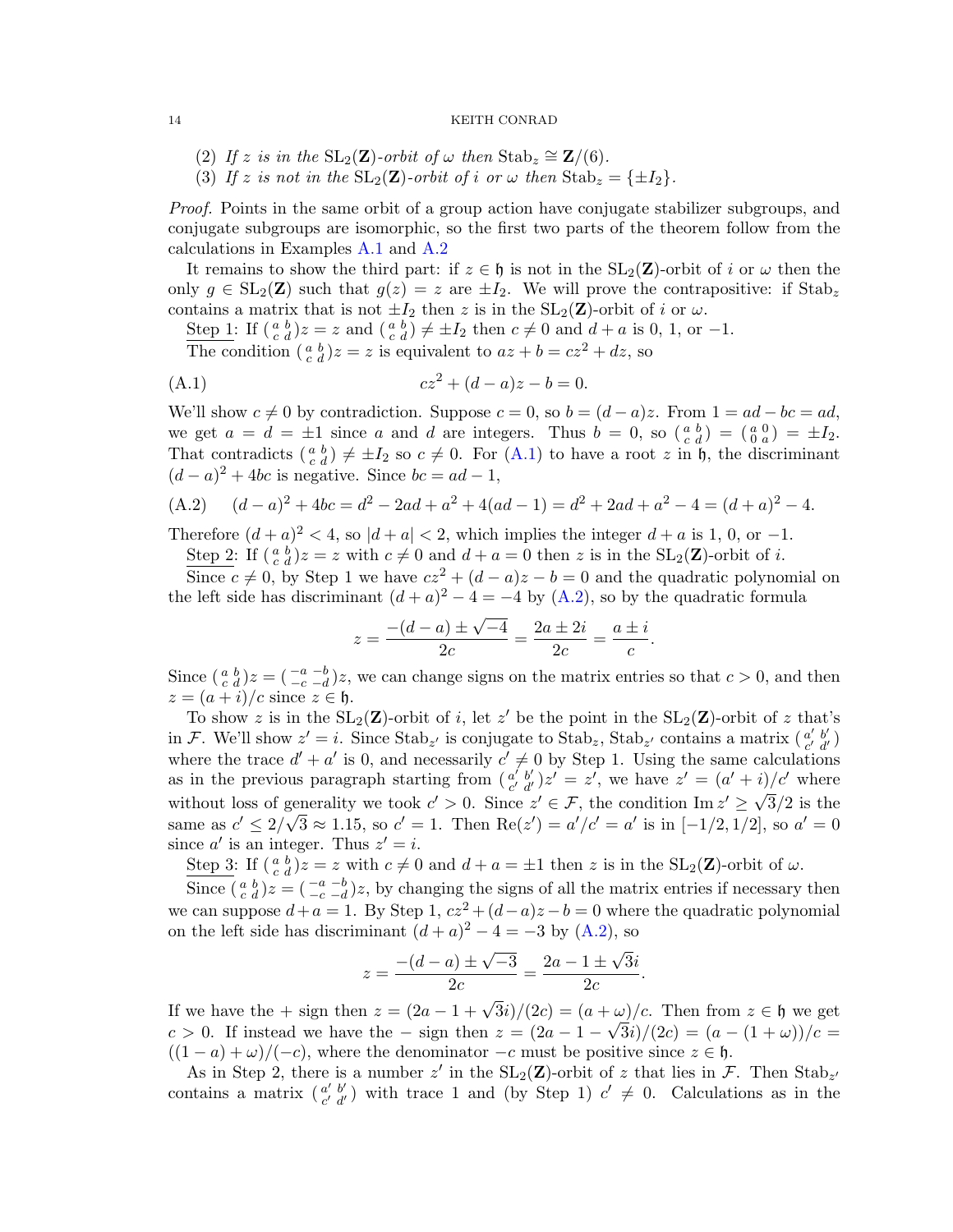$SL_2(\mathbf{Z})$  15

previous paragraph show  $z' = (A + \omega)/C$  for integers A and C such that  $C > 0$ . Since previous paragraph snow  $z = (A + \omega)/C$  for integers A and C such that  $C > 0$ . Since  $z' \in \mathcal{F}$ , Im  $z' \ge \sqrt{3}/2$  and  $|\text{Re}(z')| \le 1/2$ . The first inequality tells us  $\sqrt{3}/(2C) \ge \sqrt{3}/2$ , so  $C \leq 1$ . Thus  $C = 1$ , so the condition Re(z') ∈ [-1/2, 1/2] becomes  $-1/2 \leq A - 1/2 \leq 1/2$ , so  $0 \leq A \leq 1$ . Hence  $z' = \omega$  or  $z' = 1 + \omega = T(\omega)$ , so z is in the  $SL_2(\mathbb{Z})$ -orbit of  $\omega$ .

**Theorem A.4.** A number  $z \in \mathfrak{h}$  is in the  $SL_2(\mathbb{Z})$ -orbit of i if and only if  $z = (a + i)/c$ where a and c are integers such that  $c > 0$  and  $c \mid (a^2 + 1)$ , and z is in the  $SL_2(\mathbb{Z})$ -orbit of  $\omega$ if and only if  $z = (a + \omega)/c$  where a and c are integers such that  $c > 0$  and  $c \mid (a^2 - a + 1)$ .

*Proof.* In Step 2 of the proof of Theorem [A.3,](#page-12-5) where  $d + a = 0$ , we have  $1 = ad - bc =$  $a(-a) - bc = -a^2 - bc$ , so  $a^2 + 1 = c(-b)$ . That suggests the following: if  $z = (a + i)/c$  for some  $a, c \in \mathbb{Z}$  such that  $c > 0$  and  $c \mid (a^2 + 1)$ , then define the integer b by the condition  $a^2 + 1 = c(-b)$  and define  $d = -a$ . Then  $ad - bc = -a^2 + (a^2 + 1) = 1$  and

$$
\begin{pmatrix} a & b \\ c & d \end{pmatrix} z = \frac{az+b}{cz+d} = \frac{a(a+i)/c+b}{c(a+i)/c+d} = \frac{a^2+ai+bc}{ac+ci+dc} = \frac{a^2+ai-1-a^2}{ci} = \frac{a+i}{c} = z.
$$

So Stab<sub>z</sub> contains the matrix  $\begin{pmatrix} a & b \\ c & d \end{pmatrix}$  in SL<sub>2</sub>(**Z**) with trace 0. By Step 2 of the proof of Theorem [A.3,](#page-12-5) z is in the  $SL_2(\mathbf{Z})$ -orbit of *i*.

Conversely, suppose z is in the  $SL_2(\mathbf{Z})$ -orbit of i, so  $z = \left(\begin{smallmatrix} A & B \\ C & D \end{smallmatrix}\right)i = (Ai + B)/(Ci + D)$ where  $\begin{pmatrix} A & B \\ C & D \end{pmatrix} \in SL_2(\mathbf{Z})$ . Then

$$
z = \frac{(B + Ai)(D - Ci)}{(D + Ci)(D - Ci)} = \frac{AC + BD + (AD - BC)i}{D^2 + C^2} = \frac{AC + BD + i}{C^2 + D^2}.
$$

This is  $(a+i)/c$  for  $a = AC + BD$  and  $c = C<sup>2</sup>+D<sup>2</sup>$ , so  $c > 0$ . From  $a+i = (B+Ai)(D-Ci)$ , taking the norm of both sides in  $\mathbf{Z}[i]$  shows  $a^2 + 1 = (B^2 + A^2)(D^2 + C^2) = (B^2 + A^2)c$ , so  $c \mid (a^2 + 1).$ 

In Step 3 of the proof of Theorem [A.3,](#page-12-5) if  $d + a = 1$  then we have  $1 = ad - bc =$  $a(1-a)-bc=a-a^2-bc$ , so  $a^2-a+1=c(-b)$ . Therefore if  $z=(a+\omega)/c$  for some  $a, c \in \mathbb{Z}$  such that  $c > 0$  and  $c \mid (a^2 - a + 1)$ , then define the integer b by the condition  $a^2 - a + 1 = c(-b)$  and define  $d = 1 - a$ . Then  $ad - bc = a(1 - a) + a^2 - a + 1 = 1$  and

$$
\begin{pmatrix} a & b \ c & d \end{pmatrix} z = \frac{a(a+\omega)/c+b}{c(a+\omega)/c+d} = \frac{a^2 + a\omega + bc}{ac + c\omega + dc} = \frac{a^2 + a\omega - 1 + a - a^2}{c(1+\omega)} = \frac{a(1+\omega)-1}{c(1+\omega)},
$$

which is  $(a + \omega)/c$  since  $-1/(1 + \omega) = \omega$ . We have shown Stab<sub>z</sub> contains a matrix  $\begin{pmatrix} a & b \\ c & d \end{pmatrix}$  in  $SL_2(\mathbf{Z})$  with trace 1. By Step 3 of the proof of Theorem [A.3,](#page-12-5) z is in the  $SL_2(\mathbf{Z})$ -orbit of  $\omega$ .

Now suppose, conversely, that z is in the  $SL_2(\mathbf{Z})$ -orbit of  $\omega$ . Then  $z = \begin{pmatrix} A & B \\ C & D \end{pmatrix} \omega =$  $(A\omega + B)/(C\omega + D)$  for some  $(A_B^B) \in SL_2(\mathbf{Z})$ . Therefore

$$
z = \frac{(B + A\omega)(D + C\overline{\omega})}{(D + C\omega)(D + C\overline{\omega})} = \frac{(BD + AC) + AD\omega + BC\overline{\omega}}{D^2 - DC + C^2} = \frac{(AC - BC + BD) + \omega}{C^2 - CD + D^2}.
$$

This has the form  $(a + \omega)/c$  where  $a = AC - BC + BD$  and  $c = C^2 - CD + D^2$ , so  $c > 0$ . From  $a + \omega = (B + A\omega)(D + C\overline{\omega})$ , taking norms of both sides in  $\mathbb{Z}[\omega]$  gives us  $a^2 - a + 1 = (B^2 - BA + A^2)(D^2 - DC + C^2) = (B^2 - BA + A^2)c$ , so  $c \mid (a^2 - a + 1)$ .

## Appendix B. The Hyperbolic Plane

<span id="page-14-0"></span>The hyperbolic plane is the upper half-plane  $\mathfrak h$  with a definition of lines (also called geodesics) and distances that differ from the usual meaning of these notions in the Euclidean plane  $\mathbb{R}^2$ .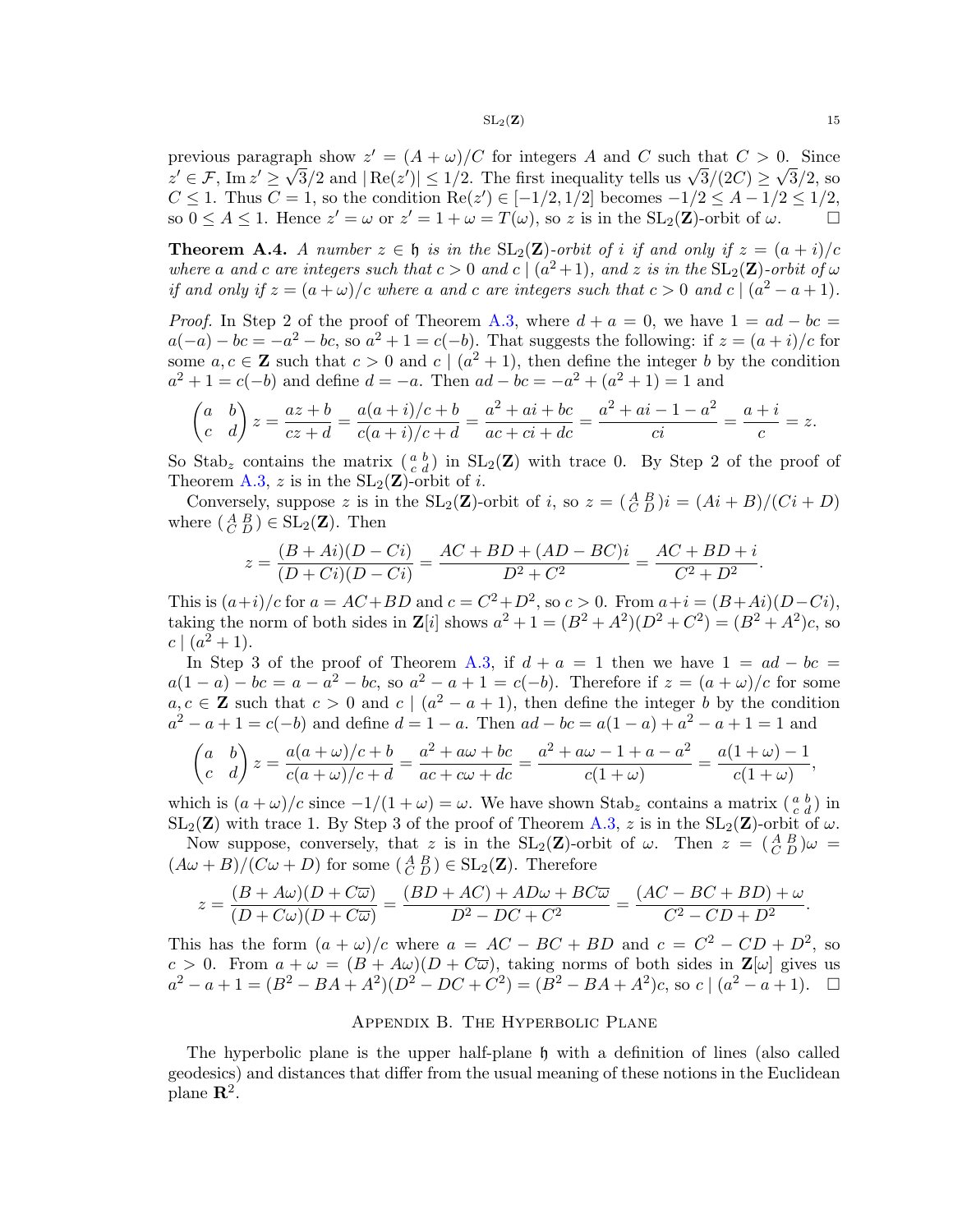Lines in h are the vertical lines in h or the semicircles in h that meet the x-axis in a 90-degree angle (the x-axis is the diameter of the semicircle). In the picture below, if  $P$  and Q have the same x-coordinate then the line  $\overline{PQ}$  through P and Q is the part of the usual Euclidean (vertical) line through P and Q that is in  $\mathfrak h$ . If P and Q do not have the same x-coordinate then  $\overline{PQ}$  is the unique Euclidean semicircle through P and Q with diameter on the x-axis.



On the right side of the picture two lines drawn through a point R not on  $\overline{PQ}$  don't intersect  $\overline{PQ}$ . This contradicts the parallel postulate of Euclidean geometry, which says a point not on a line L has exactly one line through it that doesn't meet L. In  $\mathbb{R}^2$  the parallel postulate is true, but in h it is not.

The hyperbolic distance between two points  $P$  and  $Q$  in  $\mathfrak h$  is defined using integration along  $PQ$ :

$$
d_H(P,Q) = \int_P^Q \frac{\sqrt{(dx/dt)^2 + (dy/dt)^2}}{y(t)} dt,
$$

where the integral is taken along the hyperbolic line in  $\mathfrak h$  from P to Q using a smooth parametrization  $(x(t), y(t))$  of the segment in  $\overline{PQ}$  from P to Q.

**Example B.1.** To compute the distance between  $y_0i$  and  $y_1i$ , parametrize the vertical line between them as  $(x(t), y(t)) = (0, (1-t)y_0 + ty_1)$  for  $0 \le t \le 1$ . Then

$$
d_H(y_0 i, y_1 i) = \int_0^1 \frac{\sqrt{0^2 + (y_1 - y_0)^2}}{(1 - t)y_0 + ty_1} dt = |\log y_1 - \log y_0| = |\log(y_1/y_0)|.
$$

For example,  $d_H(y_i, i) = |\log y|$  and the midpoint between  $y_0i$  and  $y_1i$  when  $y_0 \neq y_1$  is  $\sqrt{y_0y_1}i$ , which is (always) different from the Euclidean midpoint.

The action of  $SL_2(\mathbf{R})$  on h by linear fractional transformations preserves hyperbolic distances: for each  $A \in SL_2(\mathbf{R})$ ,  $d_H(A(P), A(Q)) = d_H(P, Q)$  for all P and Q in h. A function  $h \rightarrow h$  that preserves distances is called an isometry, and  $SL_2(\mathbf{R})$  acting by linear fractional transformation is the group of all orientation-preserving isometries of the hyperbolic plane.<sup>[5](#page-15-1)</sup> An example of an isometry of h that reverses orientation is  $\tau \mapsto -\overline{\tau}$ , or equivalently  $x + yi \mapsto -x + yi$ , and every orientation-reversing isometry is this example composed with the action by a matrix in  $SL_2(\mathbf{R})$ .

# APPENDIX C. GENERATORS AND RELATIONS FOR  $PSL_2(\mathbf{Z})$

<span id="page-15-0"></span>By Corollary [2.3,](#page-4-3)  $SL_2(\mathbb{Z})$  is generated by  $S = \begin{pmatrix} 0 & -1 \\ 1 & 0 \end{pmatrix}$  and  $ST = \begin{pmatrix} 0 & -1 \\ 1 & 1 \end{pmatrix}$ , which have respective orders 4 and 6. Set  $R = ST$ , so every element of  $SL_2(\mathbf{Z})$  is a product of S's and R's. Since  $S^2 = R^3 = -I_2$ , every product of S's and R's can be brought to the form

$$
(-I_2)^{a} R^{i_0} S R^{i_1} S \cdots R^{i_{n-1}} S R^{i_n},
$$

where  $a \in \mathbf{Z}/(2)$  and  $i_j \neq 0 \mod 3$  for  $0 < j < n$ ; that is, the outer R-powers  $R^{i_0}$  and  $R^{i_n}$ might be  $\pm I_2$  but the inner R-powers are not. (If  $n = 0$  this product is  $(-I_2)^a R^{i_0}$ .) We

<span id="page-15-1"></span><sup>&</sup>lt;sup>5</sup>Strictly speaking, since A and  $-A$  act in the same way, the group of orientation-preserving isometries is  $SL_2(\mathbf{R})/\{\pm I_2\}$ .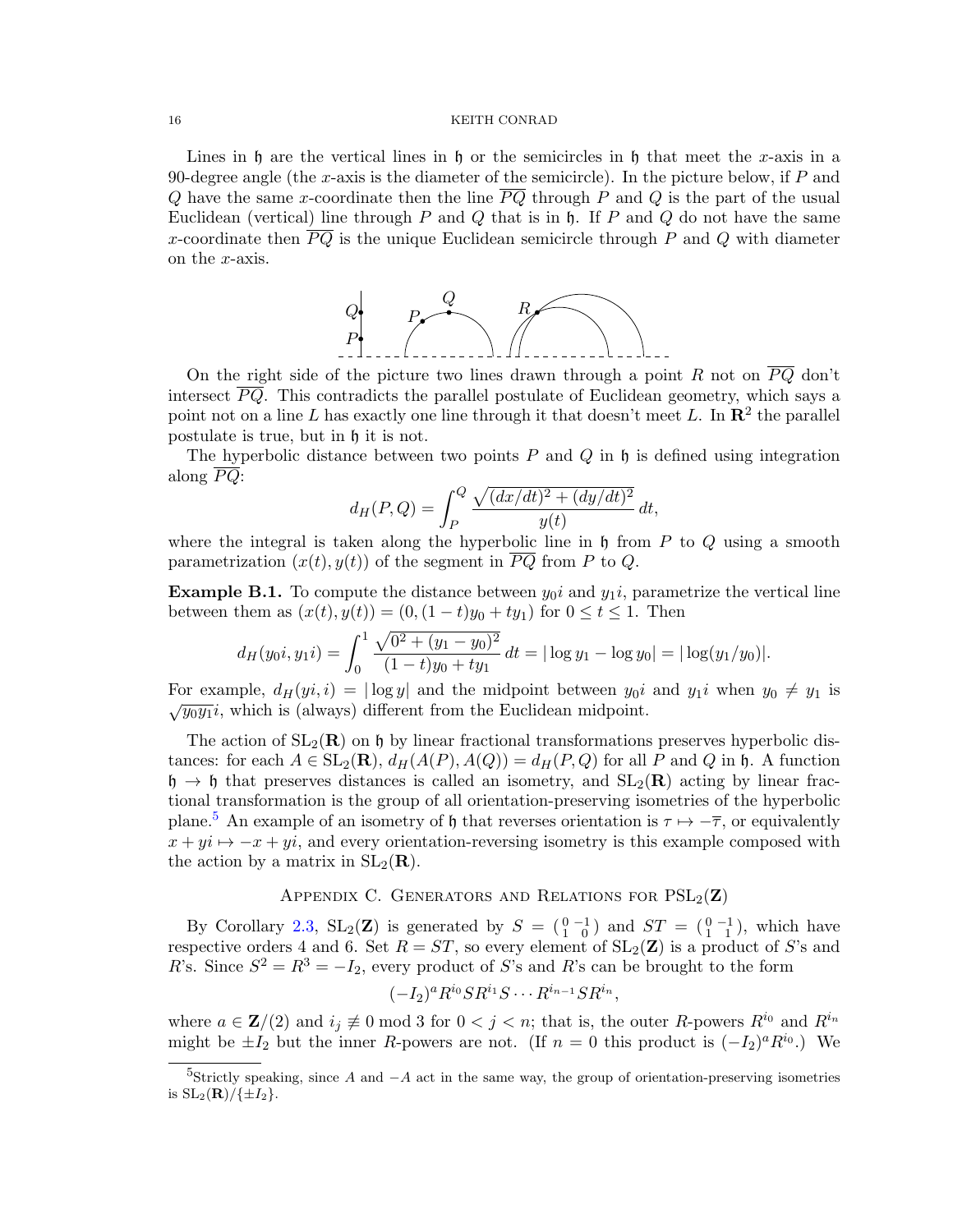$$
SL_2(\mathbf{Z}) \tag{17}
$$

can't consider the exponents  $i_j$  to be in  $\mathbf{Z}/(3)$  because R does not have order 3. However, if we pass to  $PSL_2(\mathbf{Z}) = SL_2(\mathbf{Z})/\{\pm I_2\}$  then  $x := \overline{S}$  has order 2,  $y := \overline{R}$  has order 3 and every element of  $PSL_2(\mathbf{Z})$  has the form

<span id="page-16-0"></span>(C.1) 
$$
y^{i_0}xy^{i_1}x\cdots y^{i_{n-1}}xy^{i_n}, \quad i_j \in \mathbf{Z}/(3), \ i_j \not\equiv 0 \bmod 3 \text{ for } 0 < j < n.
$$

Note the condition on the exponents. It means the powers of  $y$  on the inside of the product are all nontrivial, but we do allow trivial y-powers for the outer terms. (Thus  $x = y^0xy^0$ , for instance.)

**Theorem C.1.** Each element of  $PSL_2(\mathbf{Z})$  can be written in the form  $(C.1)$  in exactly one way.

Since x has order 2 and y has order 3 in  $PSL_2(\mathbf{Z})$ , that  $(C.1)$  provides a unique representation for elements of  $PSL_2(\mathbf{Z})$  is described by saying  $PSL_2(\mathbf{Z})$  is a free product of  $\mathbf{Z}/(2)$ and  $\mathbf{Z}/(3)$ .

*Proof.* Our argument is taken from  $[6, p. 12]$ . (There is a similar proof in  $[8, Prop. V.4.0]$ .) To start, suppose we can write the identity element of  $PSL_2(\mathbf{Z})$  in this way:

$$
1 = y^{i_0}xy^{i_1}x\cdots y^{i_{n-1}}xy^{i_n},
$$

If  $n = 0$ , so the product on the right is  $y^{i_0}$ , this representation works using  $i_0 = 0$  and not for other  $i_0$  in  $\mathbf{Z}/(3)$ . If  $n = 1$ , the right side is  $y^i xy^j$  for  $i, j \in \mathbf{Z}/(3)$ . A computation shows the only such product equal to the identity in  $PSL_2(\mathbf{Z})$  is that with  $i, j \equiv 0 \mod 3$ . To show a representation of 1 as  $(C.1)$  is impossible for  $n \geq 2$ , assume there is such a representation and let *n* be minimal. Multiply both sides of the above equation on the left by  $y^{-i_0}$  and on the right by  $y^{i_0}$ :

(C.2) 
$$
1 = xy^{i_1}x \cdots y^{i_{n-1}}xy^{i_n+i_0},
$$

The inner exponents  $i_1, \ldots, i_{n-1}$  are all nonzero modulo 3. We will show by contradiction that the last exponent is nonzero modulo 3 as well. If  $i_n + i_0 \equiv 0 \mod 3$  then we get

<span id="page-16-1"></span>
$$
1 = xy^{i_1}x \cdots y^{i_{n-1}}x,
$$

so multiplying both sides on the left and right by  $x = x^{-1}$  gives

$$
1 = y^{i_1} x \cdots y^{i_{n-1}}.
$$

By the minimality of n, we must have  $n - 1 = 0$ , so  $n = 1$ . But  $n \geq 2$ . Therefore  $i_n + i_0 \neq 0 \text{ mod } 3$ . So in [\(C.2\)](#page-16-1), we have written 1 as a product of xy's and xy<sup>2</sup>'s. Now let's looks at what  $xy$  and  $xy^2$  actually are, as matrices (up to sign):

$$
SR = S^{2}T = -T = -\begin{pmatrix} 1 & 1 \\ 0 & 1 \end{pmatrix}, \quad SR^{2} = -TST = -\begin{pmatrix} 1 & 0 \\ 1 & 1 \end{pmatrix}.
$$

If, in PSL<sub>2</sub>(**Z**), we have a product of xy's and  $xy^2$ 's equal to 1 then that means in  $SL_2(\mathbf{Z})$ there is a product of  $SR$ 's and  $SR^2$ 's equal to  $\pm(\frac{1}{0} \frac{0}{1})$ . Since the matrices  $(\frac{1}{0} \frac{1}{1})$  and  $(\frac{1}{1} \frac{0}{1})$ have three positive entries and the other entry is 0, products of these matrices have entries that are also nonnegative, and in fact the sum of all the matrix entries will always increase under further multiplications. In particular, it is impossible for a product of finitely many copies of SR and  $SR^2$  to equal  $\pm(\begin{smallmatrix}1&0\\0&1\end{smallmatrix})$ , whose entries add up to  $\pm 2$ . This completes the proof that in  $PSL_2(\mathbf{Z})$  the identity element can be written in the form  $(C.1)$  only in the trivial way:  $n = 0$  and  $i_0 = 0$ .